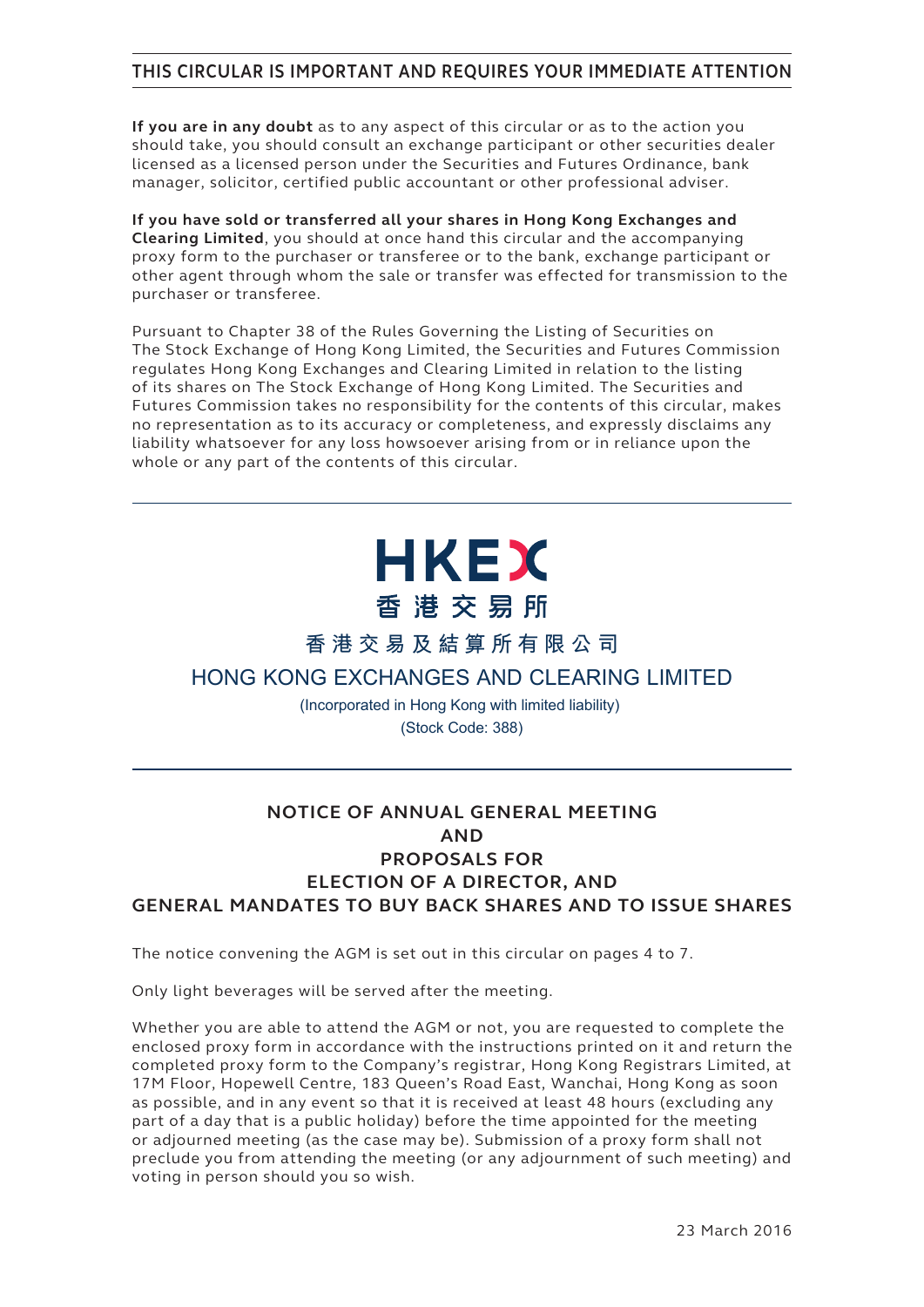# **Contents**

# Page

|                                                         | $\mathbf{1}$   |
|---------------------------------------------------------|----------------|
|                                                         | 3              |
|                                                         | $\overline{4}$ |
|                                                         | 8              |
|                                                         | 13             |
| Appendix II - Explanatory Statement on Buy-back Mandate | 17             |
|                                                         | 21             |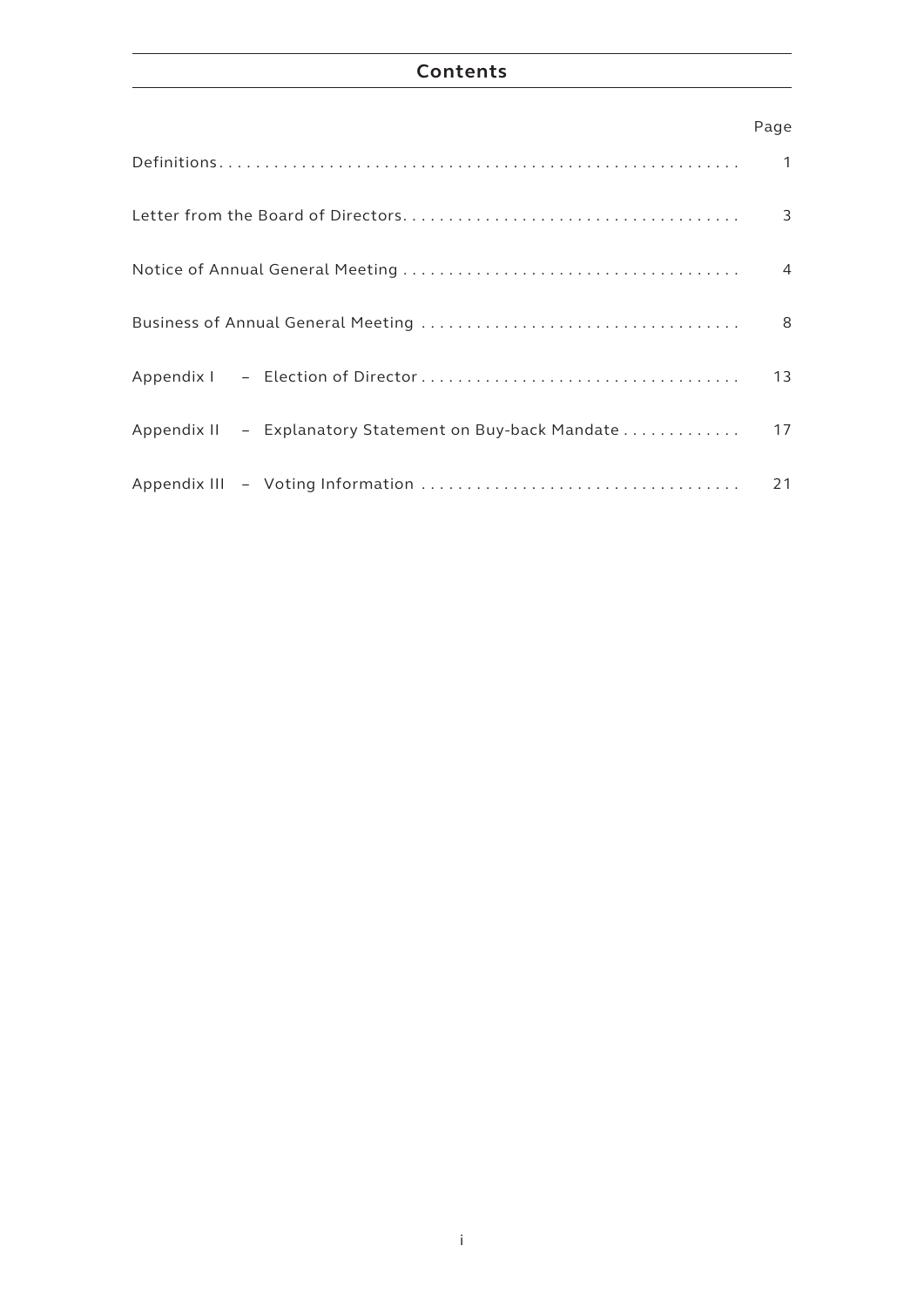# **Definitions**

In this circular, the following expressions have the following meanings unless the context otherwise requires:

| "2015 Annual Report"               | annual report for the year ended 31 December<br>2015 of the Company;                                                                                                                                                                                                                                                 |  |  |
|------------------------------------|----------------------------------------------------------------------------------------------------------------------------------------------------------------------------------------------------------------------------------------------------------------------------------------------------------------------|--|--|
| "AGM"                              | the annual general meeting of HKEX to be held<br>at the Exchange Auditorium in the Exchange<br>Exhibition Hall on the 1st Floor, One and Two<br>Exchange Square, Central, Hong Kong on<br>Thursday, 28 April 2016 at 4:30 pm, or, where<br>the context so admits, any adjournment of such<br>annual general meeting; |  |  |
| "Articles of Association"          | the articles of association of HKEX;                                                                                                                                                                                                                                                                                 |  |  |
| "Board"                            | the board of directors of HKEX;                                                                                                                                                                                                                                                                                      |  |  |
| "Company" or "HKEX"                | Hong Kong Exchanges and Clearing Limited,<br>a company incorporated in Hong Kong with<br>limited liability, whose shares are listed on the<br>Main Board of the Stock Exchange;                                                                                                                                      |  |  |
| "Companies Ordinance"              | the Companies Ordinance, Chapter 622 of the<br>Laws of Hong Kong;                                                                                                                                                                                                                                                    |  |  |
| "Director(s)"                      | director(s) of HKEX;                                                                                                                                                                                                                                                                                                 |  |  |
| "Financial Secretary"              | Financial Secretary of Hong Kong;                                                                                                                                                                                                                                                                                    |  |  |
| "Government"                       | the Government of the Hong Kong Special<br>Administrative Region of the People's Republic<br>of China;                                                                                                                                                                                                               |  |  |
| "Government Appointed<br>Director" | any Director appointed by the Financial Secretary<br>pursuant to section 77 of the SFO;                                                                                                                                                                                                                              |  |  |
| "Group"                            | HKEX and its subsidiaries;                                                                                                                                                                                                                                                                                           |  |  |
| "Latest Practicable Date"          | 15 March 2016, being the latest practicable<br>date prior to the printing of this circular for<br>ascertaining certain information referred to in this<br>circular;                                                                                                                                                  |  |  |
| "Listing Rules"                    | the Rules Governing the Listing of Securities on<br>The Stock Exchange of Hong Kong Limited;                                                                                                                                                                                                                         |  |  |
| "I MF"                             | The London Metal Exchange, an indirect<br>wholly-owned subsidiary of HKEX, is a Recognised<br>Investment Exchange regulated by the Financial<br>Conduct Authority of the UK;                                                                                                                                         |  |  |
| "LME Clear"                        | LME Clear Limited, an indirect wholly-owned<br>subsidiary of HKEX, is a European Market<br>Infrastructure Regulation compliant clearing<br>house which acts as the central counterparty for<br>all contracts traded on the LME;                                                                                      |  |  |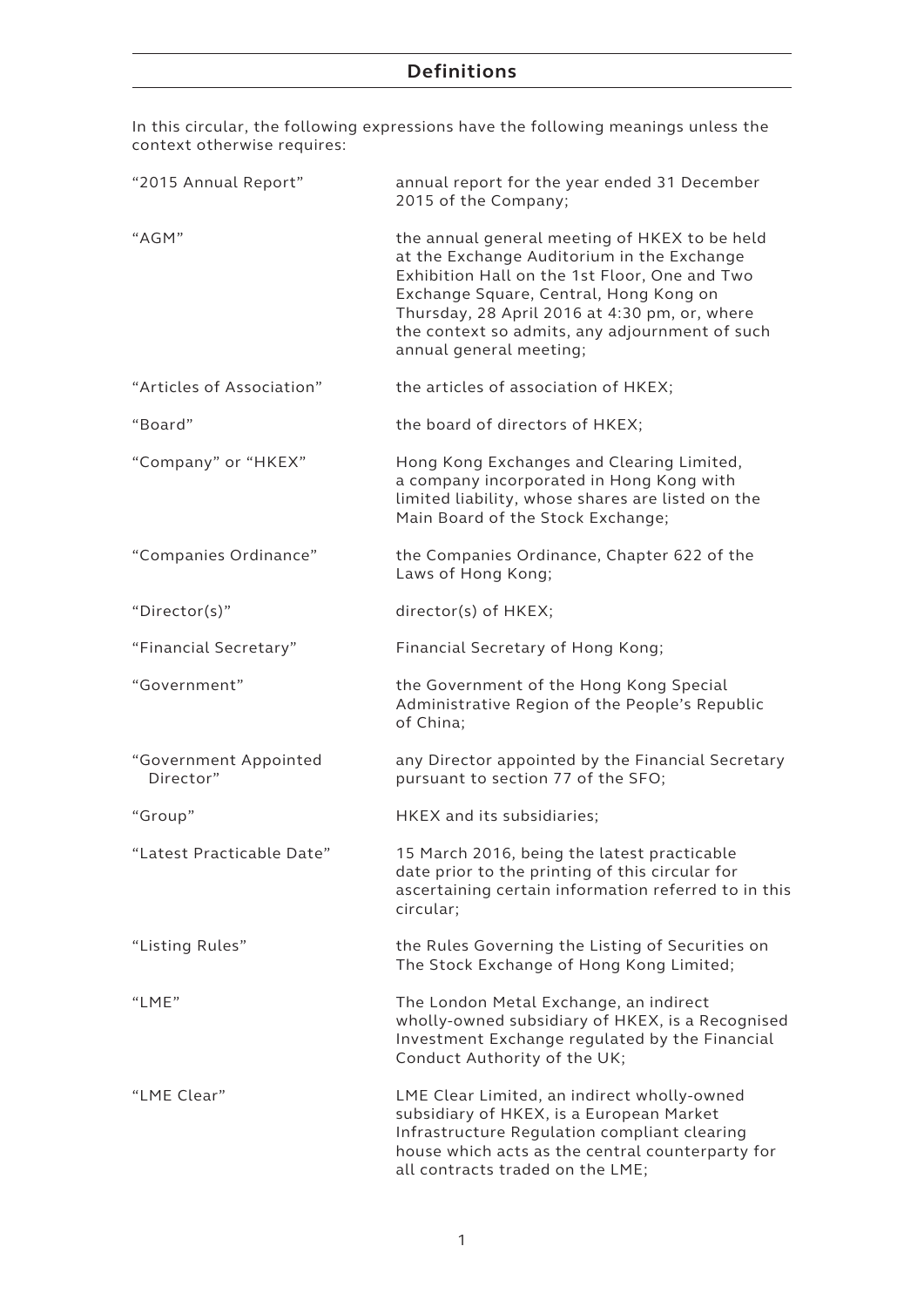# **Definitions**

| "SFC"            | Securities and Futures Commission;                                                                                                |
|------------------|-----------------------------------------------------------------------------------------------------------------------------------|
| "SFO"            | Securities and Futures Ordinance, Chapter 571 of<br>the Laws of Hong Kong;                                                        |
| "Share(s)"       | $share(s)$ of $HKEY;$                                                                                                             |
| "Shareholder(s)" | holder(s) of Shares;                                                                                                              |
| "Stock Exchange" | The Stock Exchange of Hong Kong Limited,<br>a wholly-owned subsidiary of HKEX, is a<br>recognized exchange company under the SFO; |
| "Takeovers Code" | the Code on Takeovers and Mergers as approved<br>by the SFC;                                                                      |
| "UK"             | United Kingdom;                                                                                                                   |
| "\$"             | Hong Kong dollar; and                                                                                                             |
| $``\%"$          | per cent.                                                                                                                         |

References to time and dates in this circular are to Hong Kong time and dates.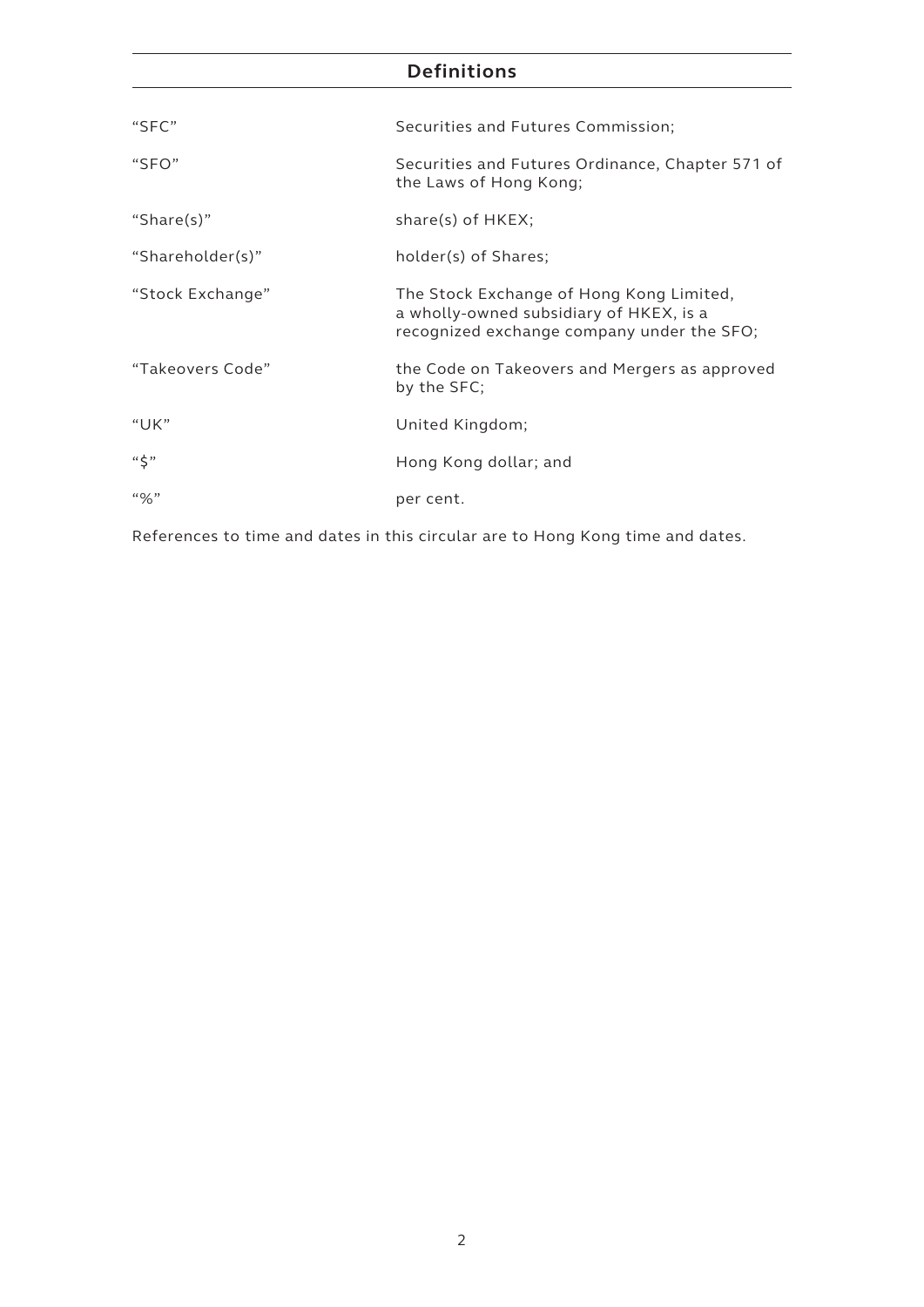# HKEX 香港交易所

# **香港交易及結算所有限公司**

## **HONG KONG EXCHANGES AND CLEARING LIMITED**

(Incorporated in Hong Kong with limited liability) (Stock Code: 388)

#### **Independent Non-executive Directors**

CHOW Chung Kong (Chairman) CHAN Tze Ching, Ignatius Timothy George FRESHWATER FUNG Yuen Mei, Anita Rafael GIL-TIENDA John Barrie HARRISON HU Zuliu, Fred KWOK Chi Piu, Bill LEE Kwan Ho, Vincent Marshall LEUNG KO May Yee, Margaret John Mackay McCulloch WILLIAMSON WONG Sai Hung, Oscar

#### **Registered Office**

12th Floor One International Finance Centre 1 Harbour View Street Central Hong Kong

#### **Executive Director**

LI Xiaojia, Charles (Chief Executive)

23 March 2016

Dear Shareholders,

On behalf of the Board, it is my pleasure to invite you to HKEX's annual general meeting to be held at the Exchange Auditorium in the Exchange Exhibition Hall on the 1st Floor, One and Two Exchange Square, Central, Hong Kong on Thursday, 28 April 2016 at 4:30 pm. Registration will start at 3:30 pm.

The notice of the AGM is set out on pages 4 to 7. Information regarding the business to be considered at the AGM is set out on pages 8 to 12. If you do not plan to attend the AGM, I encourage you to appoint a proxy to attend and vote on your behalf at the AGM.

The Board considers that the proposed resolutions as set out in the notice of the AGM are in the best interests of HKEX and its Shareholders as a whole, and recommends you vote in favour of all the resolutions at the AGM.

Matters regarding Shareholders' rights to attend and vote at the AGM are set out in Appendix III of this circular. If you have any questions concerning the AGM, please contact the Company's registrar at +852 2862 8555.

Your participation at the AGM is welcome and my fellow Directors and I look forward to meeting you at the AGM.

Yours faithfully, On behalf of the Board **CHOW Chung Kong** Chairman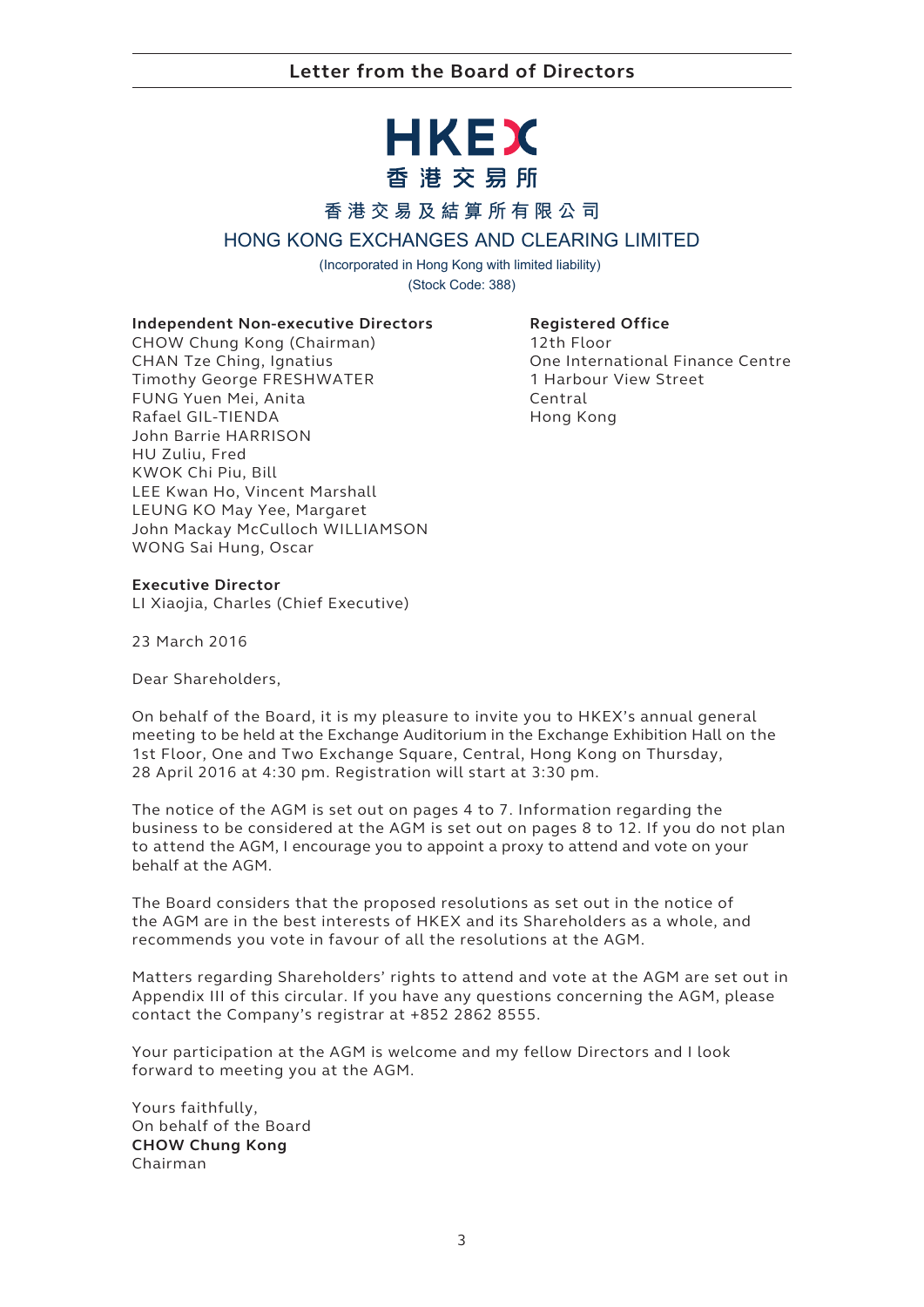# HKEX 香港交易所

## **香港交易及結算所有限公司**

## **HONG KONG EXCHANGES AND CLEARING LIMITED**

(Incorporated in Hong Kong with limited liability) (Stock Code: 388)

**NOTICE IS HEREBY GIVEN THAT** the annual general meeting of shareholders of Hong Kong Exchanges and Clearing Limited ("HKEX") will be held at the Exchange Auditorium in the Exchange Exhibition Hall on the 1st Floor, One and Two Exchange Square, Central, Hong Kong on Thursday, 28 April 2016 at 4:30 pm for the following purposes:

- 1. to receive the audited Financial Statements for the year ended 31 December 2015 together with the Reports of the Directors and Auditor thereon;
- 2. to declare a final dividend;
- 3. to elect a Director;
- 4. to re-appoint PricewaterhouseCoopers as the Auditor and to authorise the Directors to fix its remuneration;

and to consider and, if thought fit, pass with or without modification the following resolutions as ordinary resolutions:

- 5. "**THAT**:
	- (a) subject to paragraph (b) of this Resolution, the exercise by the Directors of HKEX during the Relevant Period (as defined below) of all the powers of HKEX to buy back shares of HKEX on The Stock Exchange of Hong Kong Limited or on any other stock exchange on which the shares of HKEX may be listed and which is recognised by the Securities and Futures Commission and The Stock Exchange of Hong Kong Limited for this purpose, subject to and in accordance with all applicable laws and the requirements of the Rules Governing the Listing of Securities on The Stock Exchange of Hong Kong Limited or of any other stock exchange (as applicable) as amended from time to time, be and is hereby generally and unconditionally approved;
	- (b) the aggregate number of shares to be bought back pursuant to the approval in paragraph (a) of this Resolution shall not exceed 10 per cent of the number of issued shares of HKEX at the date of the passing of this Resolution (subject to adjustment in the case of any conversion of any or all of the shares of HKEX into a larger or smaller number of shares in accordance with section 170(2)(e) of the Companies Ordinance (Chapter 622 of the Laws of Hong Kong) after the passing of this Resolution), and the said approval shall be limited accordingly; and
	- (c) for the purposes of this Resolution:

"Relevant Period" means the period from the passing of this Resolution until the earlier of:

(i) the conclusion of the next annual general meeting of HKEX;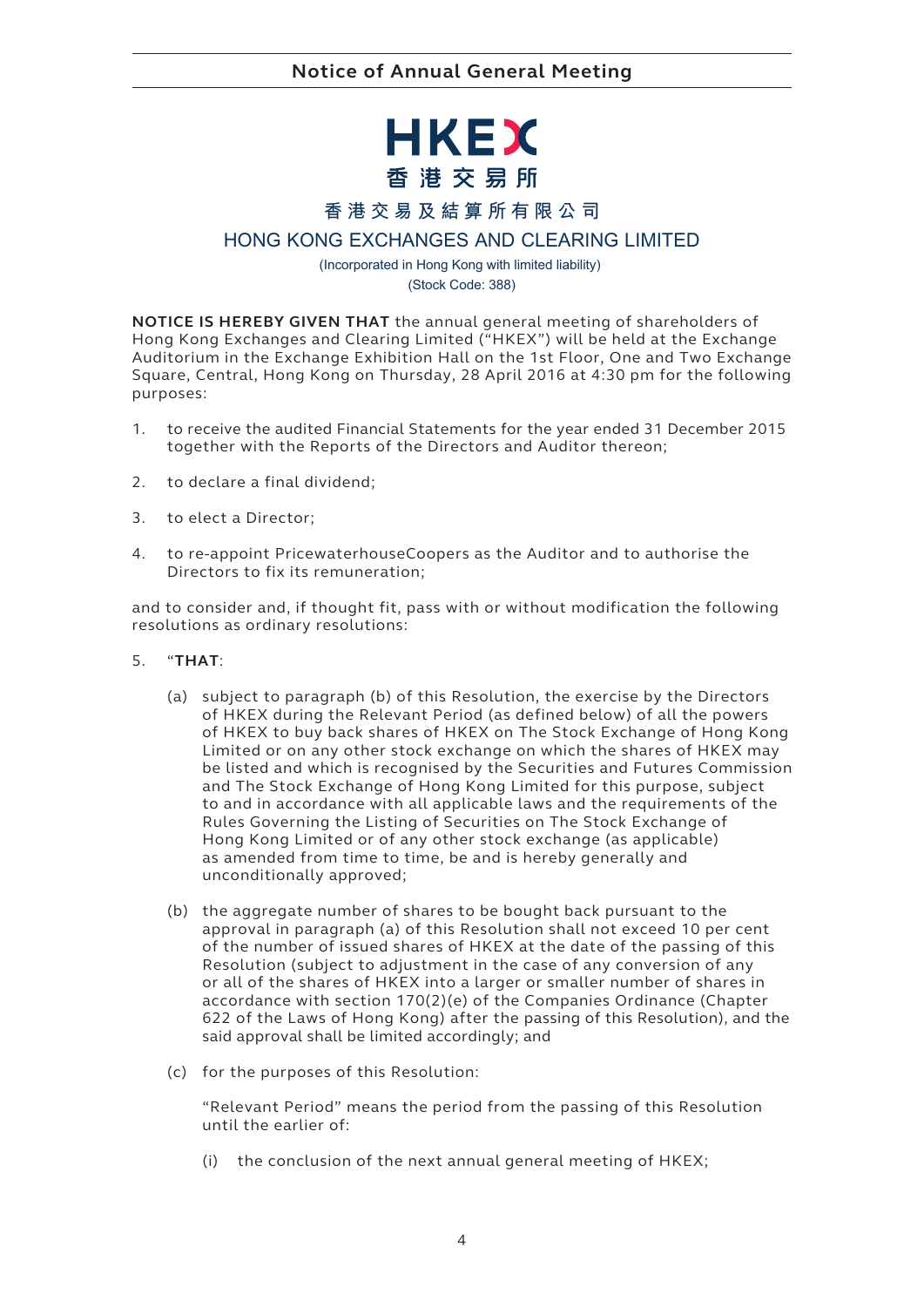# **Notice of Annual General Meeting**

- (ii) the expiry of the period within which the next annual general meeting of HKEX is required by law to be held; and
- (iii) the passing of an ordinary resolution by shareholders of HKEX in general meeting revoking or varying the authority given to the Directors of HKEX by this Resolution."

#### 6. "**THAT**:

- (a) subject to paragraphs (b) and (c) of this Resolution, the exercise by the Directors of HKEX during the Relevant Period (as defined below) of all the powers of HKEX to allot, issue and deal with additional shares of HKEX, to grant rights to subscribe for, or convert any security into, shares in HKEX (including the issue of any securities convertible into shares, or options, warrants or similar rights to subscribe for any shares) and to make or grant offers, agreements and options which would or might require the exercise of such power(s) during or after the end of the Relevant Period, be and is hereby generally and unconditionally approved;
- (b) other than in respect of an Excluded Issue (as defined below), the aggregate number of shares allotted or agreed conditionally or unconditionally to be allotted (whether pursuant to an option or otherwise) by the Directors of HKEX pursuant to the approval in paragraph (a) of this Resolution shall not exceed 10 per cent of the number of issued shares of HKEX at the date of the passing of this Resolution (subject to adjustment in the case of any conversion of any or all of the shares of HKEX into a larger or smaller number of shares in accordance with section 170(2)(e) of the Companies Ordinance (Chapter 622 of the Laws of Hong Kong) after the passing of this Resolution);
- (c) other than in respect of an Excluded Issue (as defined below), any shares of HKEX to be allotted and issued (whether wholly or partly for cash or otherwise) pursuant to the approval in paragraph (a) of this Resolution shall not be at a discount of more than 10 per cent of the Benchmarked Price (as defined below) of such shares of HKEX; and
- (d) for the purposes of this Resolution:

"Benchmarked Price" means the higher of:

- (i) the closing price of the shares of HKEX as quoted on The Stock Exchange of Hong Kong Limited on the date of the agreement involving the relevant proposed issue of shares of HKEX; and
- (ii) the average closing price as quoted on The Stock Exchange of Hong Kong Limited of the shares of HKEX for the 5 trading days immediately preceding the earlier of the date: (A) of announcement of the transaction or arrangement involving the relevant proposed issue of shares of HKEX, (B) of the agreement involving the relevant proposed issue of shares of HKEX and (C) on which the price of shares of HKEX that are proposed to be issued is fixed.

"Excluded Issue" means:

- (i) a Rights Issue (as defined in this paragraph (d));
- (ii) any scrip dividend or similar arrangement pursuant to the Articles of Association of HKEX from time to time;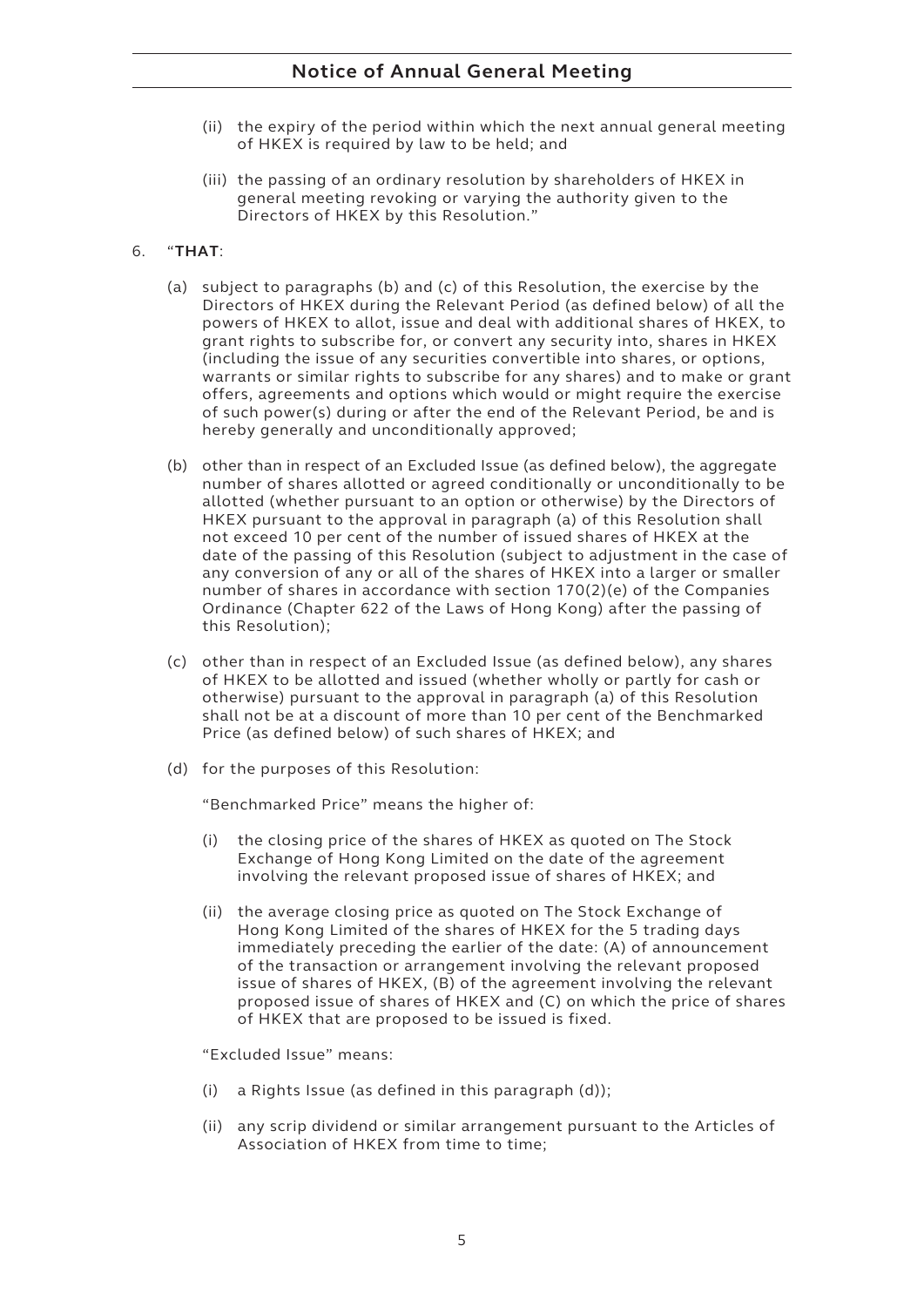- (iii) the grant of options or rights to acquire shares in HKEX or an issue of shares in HKEX upon the exercise of options or rights granted under any option scheme or similar arrangement for the time being adopted and approved by shareholders of HKEX; or
- (iv) the exercise of rights of subscription or conversion under the terms of any options, warrants or similar rights granted by HKEX or any securities which are convertible into shares of HKEX.

"Relevant Period" means the period from the passing of this Resolution until the earlier of:

- (i) the conclusion of the next annual general meeting of HKEX;
- (ii) the expiry of the period within which the next annual general meeting of HKEX is required by law to be held; and
- (iii) the passing of an ordinary resolution by shareholders of HKEX in general meeting revoking or varying the authority given to the Directors of HKEX by this Resolution.

"Rights Issue" means an offer of shares of HKEX or an issue of options, warrants or other securities giving the right to subscribe for shares of HKEX, open for a period fixed by the Directors of HKEX to holders of shares of HKEX on the register of members on a fixed record date in proportion to their then holdings of such shares of HKEX (subject to such exclusions or other arrangements as the Directors of HKEX may deem necessary or expedient in relation to fractional entitlements or having regard to any restrictions or obligations under the laws of, or the requirements of any recognised regulatory body or any stock exchange in, any territory outside Hong Kong)."

#### By Order of the Board **HONG KONG EXCHANGES AND CLEARING LIMITED Joseph Mau** Company Secretary

Hong Kong, 23 March 2016

Notes:

- (1) An eligible shareholder is entitled to appoint one or more proxies to attend, speak and vote in his/her stead at the above meeting (or at any adjournment of it) provided that each proxy is appointed to represent the respective number of shares held by the shareholder as specified in the relevant proxy form. The proxy does not need to be a shareholder of HKEX.
- (2) Where there are joint registered holders of any shares, any one of such persons may vote at the above meeting (or at any adjournment of it), either personally or by proxy, in respect of such shares as if he/she were solely entitled thereto but the vote of the senior holder who tenders a vote, whether in person or by proxy, will be accepted to the exclusion of the vote(s) of the other joint holders and, for this purpose, seniority shall be determined by the order in which the names stand in the register of members of HKEX in respect of the relevant joint holding.
- (3) In order to be valid, the completed proxy form must be received by HKEX's registrar, Hong Kong Registrars Limited, at 17M Floor, Hopewell Centre, 183 Queen's Road East, Wanchai, Hong Kong at least 48 hours (excluding any part of a day that is a public holiday) before the time appointed for holding the above meeting or adjourned meeting (as the case may be). If a proxy form is signed by an attorney of a shareholder who is not a corporation, the power of attorney or other authority under which it is signed or a certified copy of that power of attorney or authority (such certification to be made by either a notary public or a solicitor qualified to practice in Hong Kong) must be delivered to HKEX's registrar together with the proxy form. In the case of a corporation, the proxy form must either be executed under its common seal or be signed by an officer or agent duly authorised in writing.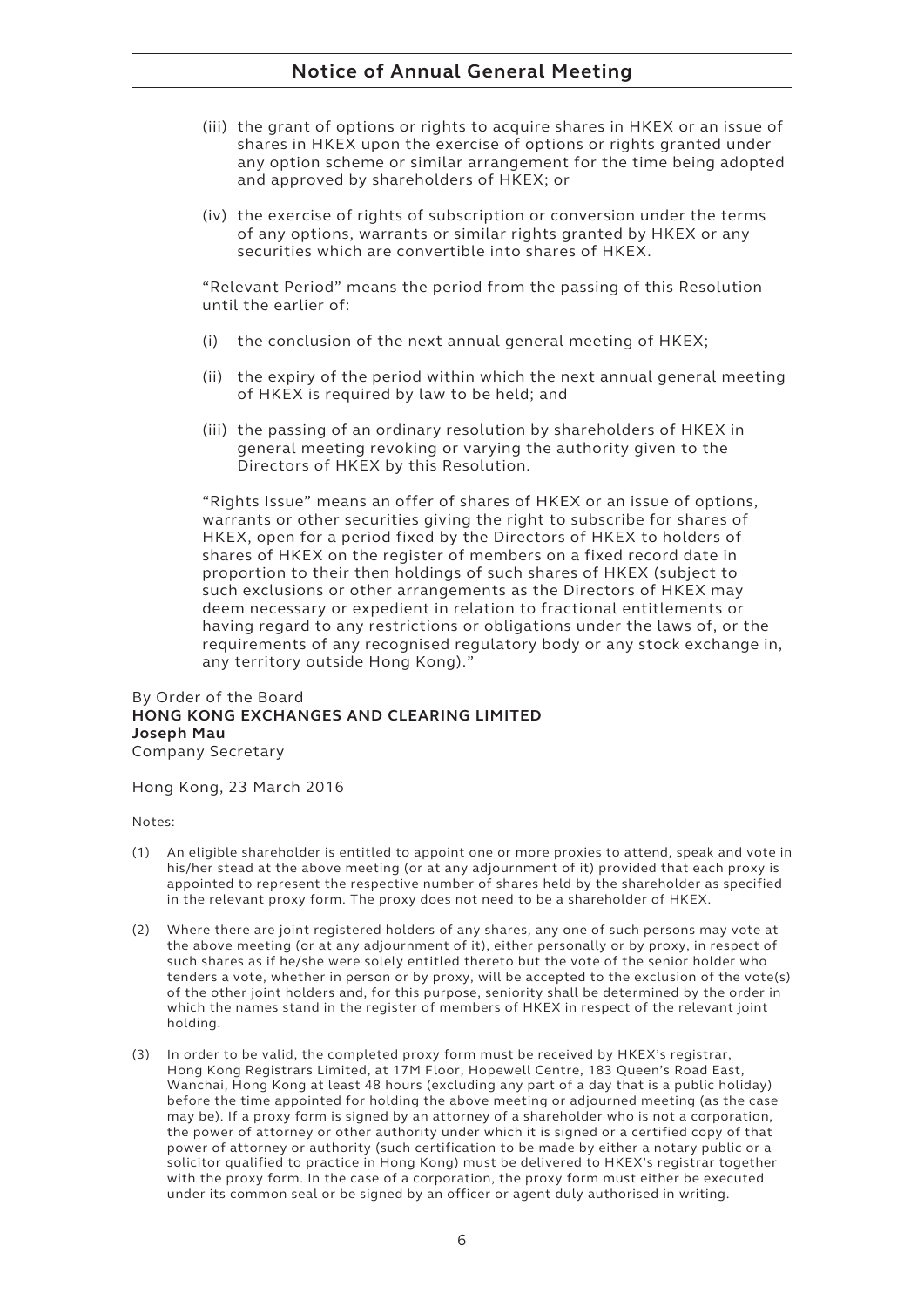# **Notice of Annual General Meeting**

- (4) For the purposes of determining shareholders' eligibility to attend, speak and vote at the above meeting, and entitlement to the final dividend, the register of members of HKEX will be closed as set out below:
	- (i) For determining eligibility to attend, speak and vote at the above meeting:

| Latest time to lodge transfer documents<br>for registration with HKEX's registrar | At 4:30 pm on Monday, 25 April 2016                                         |
|-----------------------------------------------------------------------------------|-----------------------------------------------------------------------------|
| Closure of register of members                                                    | Tuesday, 26 April 2016 to<br>Thursday, 28 April 2016 (both dates inclusive) |
| Record date                                                                       | Thursday, 28 April 2016                                                     |

(ii) For determining entitlement to the final dividend:

| Latest time to lodge transfer documents for | At 4:30 pm on Wednesday, 4 May 2016       |
|---------------------------------------------|-------------------------------------------|
| registration with HKEX's registrar          |                                           |
| Closure of register of members              | Thursday, 5 May 2016 to                   |
|                                             | Friday, 6 May 2016 (both dates inclusive) |
| Record date                                 | Friday, 6 May 2016                        |

During the above closure periods, no transfer of shares will be registered. To be eligible to attend, speak and vote at the above meeting, and to qualify for the final dividend, all properly completed transfer forms accompanied by the relevant share certificates must be lodged for registration with HKEX's registrar, Hong Kong Registrars Limited, at Shops 1712-1716, 17th Floor, Hopewell Centre, 183 Queen's Road East, Wanchai, Hong Kong no later than the aforementioned latest time.

- (5) There will be a vacancy on the Board to be filled at the above meeting following the retirement of Mr Oscar Wong. If a shareholder wishes to nominate a person to stand for election as a Director, (i) his/her notice of intention to propose a resolution at the above meeting; and (ii) a notice executed by the nominated candidate of his/her willingness to be appointed together with (A) that candidate's information as required to be disclosed under Rule 13.51(2) of the Rules Governing the Listing of Securities on The Stock Exchange of Hong Kong Limited ("Listing Rules"), and (B) the candidate's written consent to the publication of his/her personal data, have to be validly served **no later than Wednesday, 30 March 2016** on the Company Secretary at 12th Floor, One International Finance Centre, 1 Harbour View Street, Central, Hong Kong. Further details are set out in Appendix I to the circular dated 23 March 2016.
- (6) Pursuant to Rule 13.39(4) of the Listing Rules, all resolutions set out in this Notice will be decided by poll at the above meeting.
- (7) The registration for attending the above meeting will start at 3:30 pm on 28 April 2016.
- (8) The Chinese translation of this notice is for reference only, and in case of any inconsistency, the English version shall prevail.
- (9) If a Typhoon Signal No. 8 or above is hoisted or a Black Rainstorm Warning Signal is in force at or at any time after 12:00 noon on the date of the meeting, the meeting will be postponed or adjourned. HKEX will post an announcement on the HKEX website (www.hkex.com.hk) and HKEXnews website (www.hkexnews.hk) to notify shareholders of the date, time and place of the rescheduled meeting.

The meeting will be held as scheduled when an Amber or a Red Rainstorm Warning Signal is in force. Shareholders should decide on their own whether they would attend the meeting under bad weather condition bearing in mind their own situations.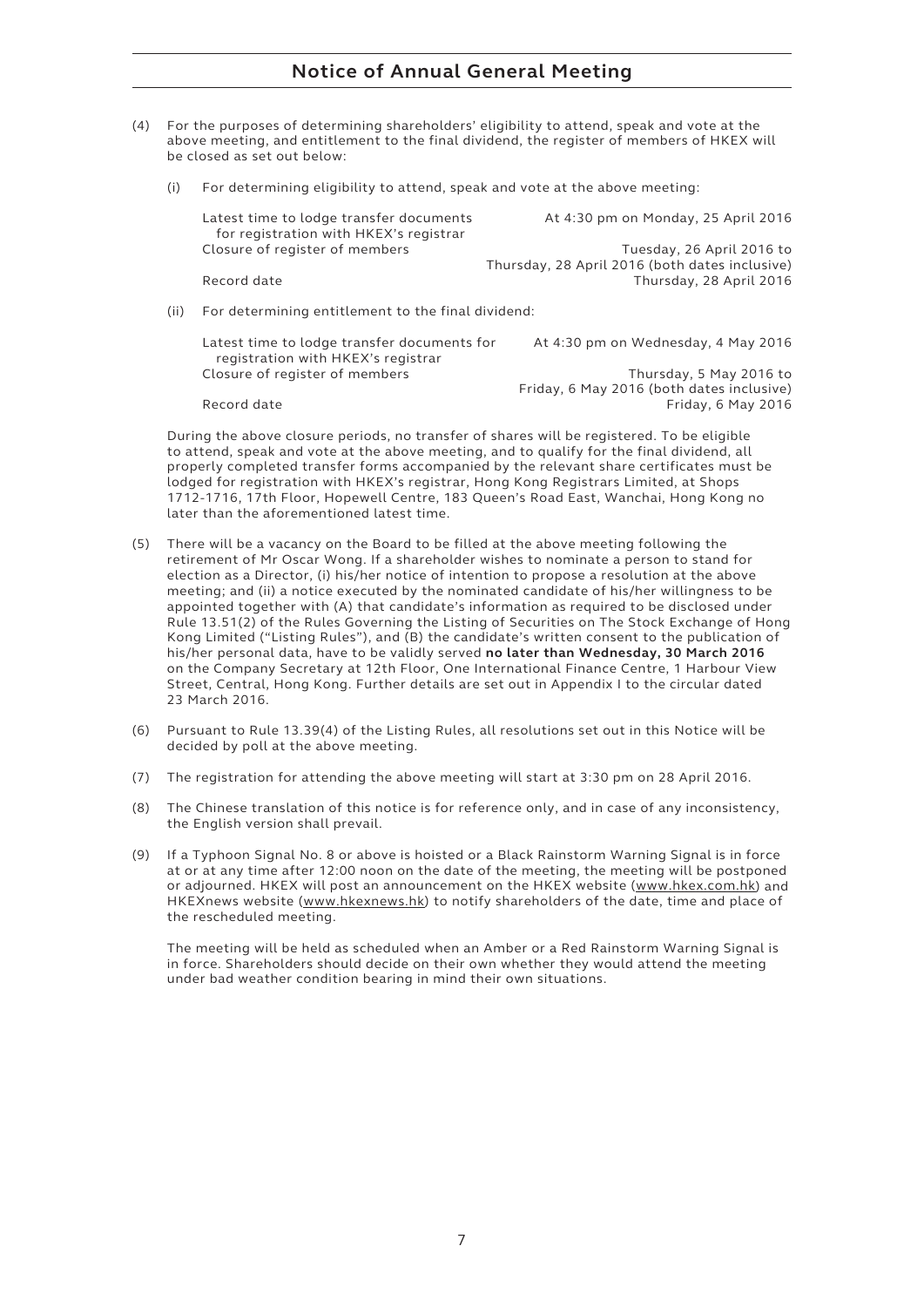#### **RESOLUTION 1 – RECEIVING THE AUDITED FINANCIAL STATEMENTS**

The audited financial statements of HKEX for the year ended 31 December 2015 together with the Report of Directors, are set out in the 2015 Annual Report which are available in English and Chinese under the About HKEX (Financial Statements) section of the HKEX website (www.hkex.com.hk) and the HKEXnews website (www.hkexnews.hk).

The financial statements were audited by PricewaterhouseCoopers ("PwC") and reviewed by the Audit Committee. The reports of the Auditor and of the Audit Committee are set out respectively on page 110, and pages 88 to 90 of the 2015 Annual Report.

#### **RESOLUTION 2 – DECLARATION OF FINAL DIVIDEND (WITH A SCRIP ALTERNATIVE)**

The Board recommends the payment of a final dividend of \$2.87 per Share to Shareholders whose names appear on the register of members of HKEX on 6 May 2016. Along with the interim dividend, the total dividend for the year ended 31 December 2015 amounted to \$5.95 (2014: \$3.98) per Share, which is at a payout ratio of about 90% (2014: 90%).

Subject to the passing of Resolutions 2 and 6, the proposed final dividend will be payable in cash with a scrip alternative where a 5% discount on the subscription price will be offered to Shareholders who elect the scrip alternative, and eligible Shareholders will have the right to elect to receive the final dividend wholly or partly in the form of new fully paid Shares instead of in cash ("Scrip Dividend Scheme"). In the event that Resolution 6 is declined by Shareholders, the approved final dividend will be paid in cash only. A circular containing details of the Scrip Dividend Scheme, where available, and an election form (where applicable) are expected to be despatched to Shareholders on or about Wednesday, 11 May 2016. The Scrip Dividend Scheme is also conditional upon the SFC's granting the listing of, and permission to deal in, new Shares to be issued pursuant thereto.

Subject to Shareholders' approval, and the SFC's granting the listing of, and permission to deal in, such new Shares, the dividend warrants and definitive certificates for new Shares are expected to be despatched to the respective Shareholders concerned on Thursday, 2 June 2016.

#### **RESOLUTION 3 – ELECTION OF A DIRECTOR**

#### **Board of Directors**

The Board currently consists of 13 Directors including:

- (i) 6 Non-executive Directors appointed by the Financial Secretary (Government Appointed Directors), namely Mr C K Chow, Mr Tim Freshwater, Ms Anita Fung, Mr Rafael Gil-Tienda, Mr John Harrison and Mrs Margaret Leung;
- (ii) 6 Non-executive Directors elected by Shareholders ("Elected Directors"), namely Mr T C Chan, Dr Fred Hu, Dr Bill Kwok, Mr Vincent Lee, Mr John Williamson and Mr Oscar Wong; and
- (iii) the Chief Executive, Mr Charles Li, as an ex-officio Director.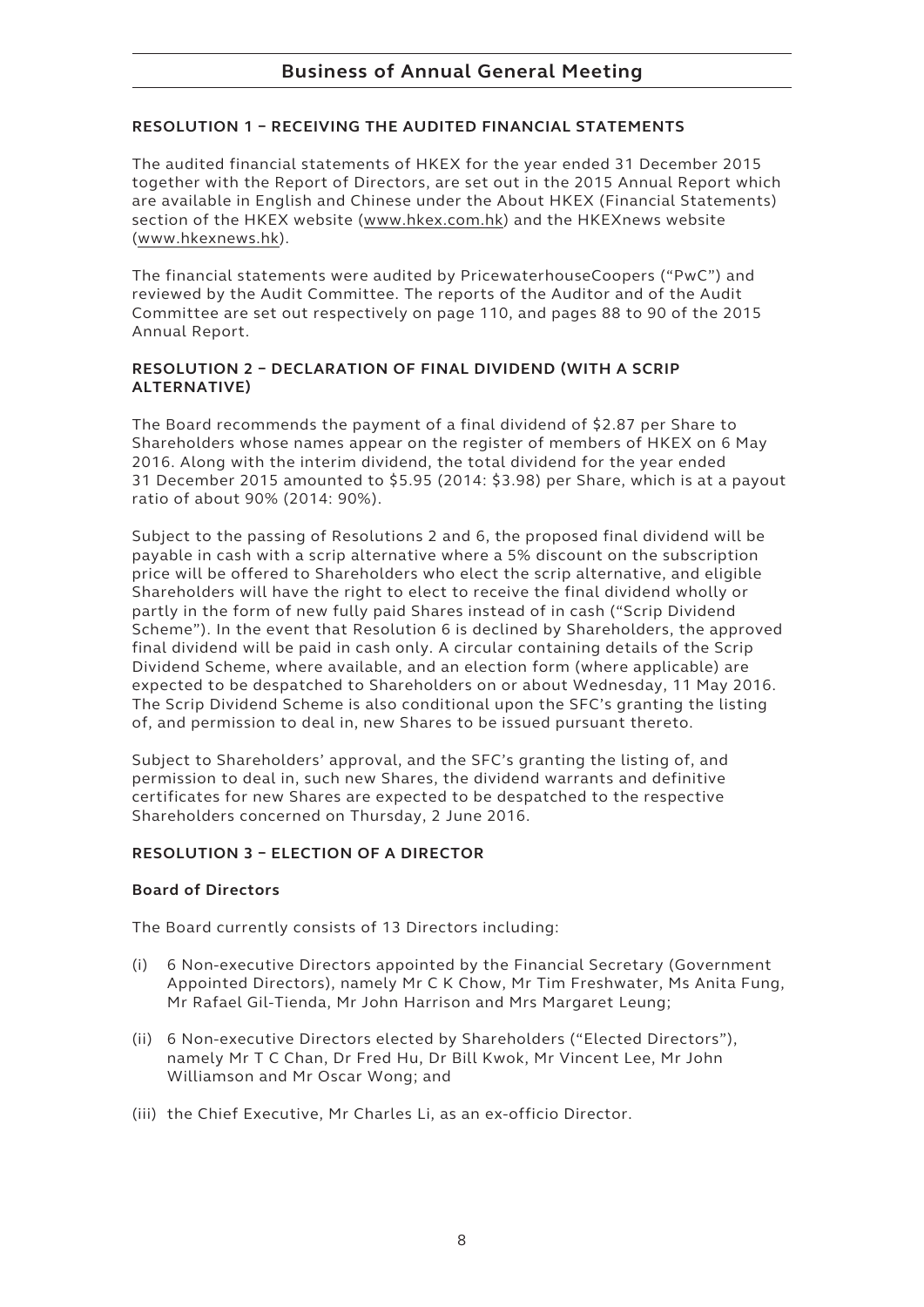#### **Revised Nomination Policy**

The Board is of the view that it is a good corporate governance practice to balance the retention of experience about the Group's operations and business affairs with bringing new thinking and fresh perspectives to Board's decision-making. To achieve sustainable and balanced development to steer HKEX to achieve its strategic objectives, it is essential for HKEX to have a diverse Board with an appropriate mix of educational/training background, skills and experience, and to maintain staggered terms with a limit on the service term. With this backdrop, the Board on 16 September 2015 approved amendments to the Nomination Policy that include, inter alia, the introduction of a limit on a Director's length of service such that retiring Non-executive Directors, save for those who have served as Non-executive Directors for a period of 12 consecutive years, are eligible for nomination by the Board to stand for re-election at a general meeting. For avoidance of doubt, a Director whose tenure exceeds 12 consecutive years but whose term of office has not expired will continue to serve on the Board until the expiry of such term; and the 12-year term will be applied equally should a retiring Government Appointed Director seek nomination by the Board.

The introduction of the new nomination policy on director tenure serves to promote Board diversity and director rotation whilst striking a balance between continuity of experience and refreshment of the Board. Unlike other companies where the number of directors on the board is subject to shareholders' decision, at HKEX, the number of Directors is restricted to 13 with 6 being Government Appointed Directors, 6 Elected Directors, and the Chief Executive who is an ex-officio member. Given the restriction on the Board's composition, the introduction of the director term limit is an effective way to promote diversity and facilitate Board refreshment, and is in line with international best practice as well.

In determining the director tenure limit, the Board has considered guidelines recommended by various advisory firms, rating agencies and shareholder groups, and has adopted a term of 12 years as the appropriate tenure in order to strike a balance between continuity of experience and refreshment of the Board. The director tenure limit is intended to promote diversity and director rotation, and the Board will continue to apply rigorous review to assess the continuing independence of Directors having served for over 9 years, with attention to ensuring that they remain independent in character and judgement, and continue to present an objective and constructive challenge to the assumptions and viewpoints presented by the management and the Board.

### **Retiring Government Appointed Directors**

The service terms of 2 Government Appointed Directors, namely, Mr C K Chow and Mr Tim Freshwater will expire at the conclusion of the AGM. Pursuant to Article 88(4) of the Articles of Association, both of them are eligible for re-appointment.

#### **Retiring Elected Director**

Mr Oscar Wong, an Elected Director, his term of office will expire at the conclusion of the AGM. Pursuant to the Nomination Policy as amended by the Board on 16 September 2015, Mr Wong, who would have been serving on the Board for 13 consecutive years by the end of the AGM, is therefore not eligible for nomination by the Board to stand for re-election. The Board expressed its deep gratitude to Mr Wong for his long and distinguished service over the past years.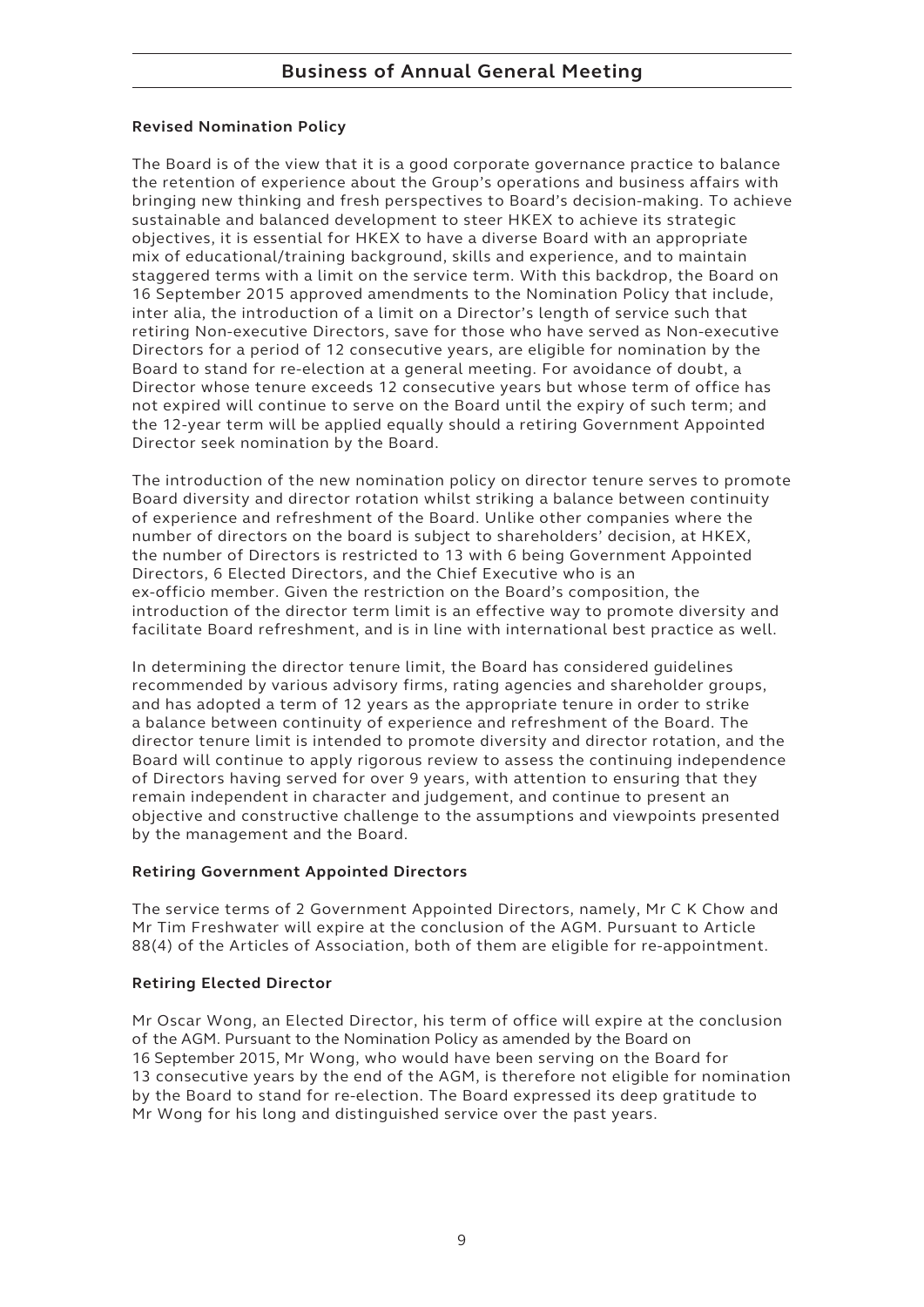# **Business of Annual General Meeting**

#### **Recommendation of the Nomination Committee**

Following HKEX's acquisition of the LME in December 2012, it has become a global leader in non-ferrous metal commodity futures. A number of transformational changes had taken place subsequently within the LME including the launch of the proprietary clearing house, LME Clear, the commercialisation of the LME's fees, and warehousing reform. In 2015, contributions from commodities including the LME and LME Clear accounted for approximately 20% of the Group's revenue and other income. There is a growing demand for commodities expertise and experience on the Board. Hence, in considering a candidate to succeed Mr Oscar Wong on the Board, the Nomination Committee had, among various factors, considered a candidate's accomplishment and experience particularly in the commodities market. A consultant was engaged to search for appropriate candidates with commodities background. As Hong Kong does not have a mature commodities market, and the industry itself is highly specialised, the search for candidates was extended to cover overseas markets. On 22 February 2016, the Nomination Committee nominated Mr Apurv Bagri to stand for election by Shareholders at the AGM.

Mr Bagri has been the president and chief executive officer of Metdist Group of companies owned by the Bagri's family since 1980. Metdist Trading Limited ("MTL"), one of the oldest members of the LME (the only privately owned Category 1 Ring Dealing Member), is authorised and regulated by the UK's Financial Conduct Authority ("FCA", formerly Financial Services Authority), and it has been trading on the LME since 1970. Mr Bagri has thus built up a wealth of experience in the nonferrous metals futures trading business. According to the LME, neither MTL nor Mr Bagri had been fined or reprimanded by either the LME or FCA for breach of the LME rules and regulations. In light of the above, Mr Bagri is believed to possess the required character, integrity and solid experience in the commodities industry, and satisfies the selection criteria under the Nomination Policy. Mr Bagri who is resident in London has indicated his willingness to attend HKEX Board meetings held in Hong Kong in person, and if not, by telephone conference.

The Nomination Committee has also assessed Mr Bagri's independence by reference to the criteria laid down in the Listing Rules. MTL, as a Category 1 Ring Dealing Member of the LME has been trading and clearing on the LME and LME Clear. The assessment concluded that (a) the transactions between MTL and the LME and LME Clear were conducted in the ordinary course of business and at arm's length, and the fees paid by MTL to the LME and LME Clear were at rates identical to those applicable to other LME/LME Clear members; and (b) the relevant transactions entered into in 2015 were, by value, immaterial. The Nomination Committee is of the view that such interests would not affect a director's exercise of independent judgement. Hence, Mr Bagri would be an independent Non-executive Director should he be appointed to the Board.

Having considered Mr Bagri's biographical and background information, the Board accepted the nomination and recommended Mr Bagri to stand for election by Shareholders at the AGM. The Board considers that the election of Mr Bagri is in the best interest of HKEX and Shareholders as a whole.

Information relating to Mr Bagri as required to be disclosed under Rule 13.51(2) of the Listing Rules is set out in Appendix I to this circular.

The resolution(s) relating to the election of a Director will be proposed under item 3 of the notice of the AGM.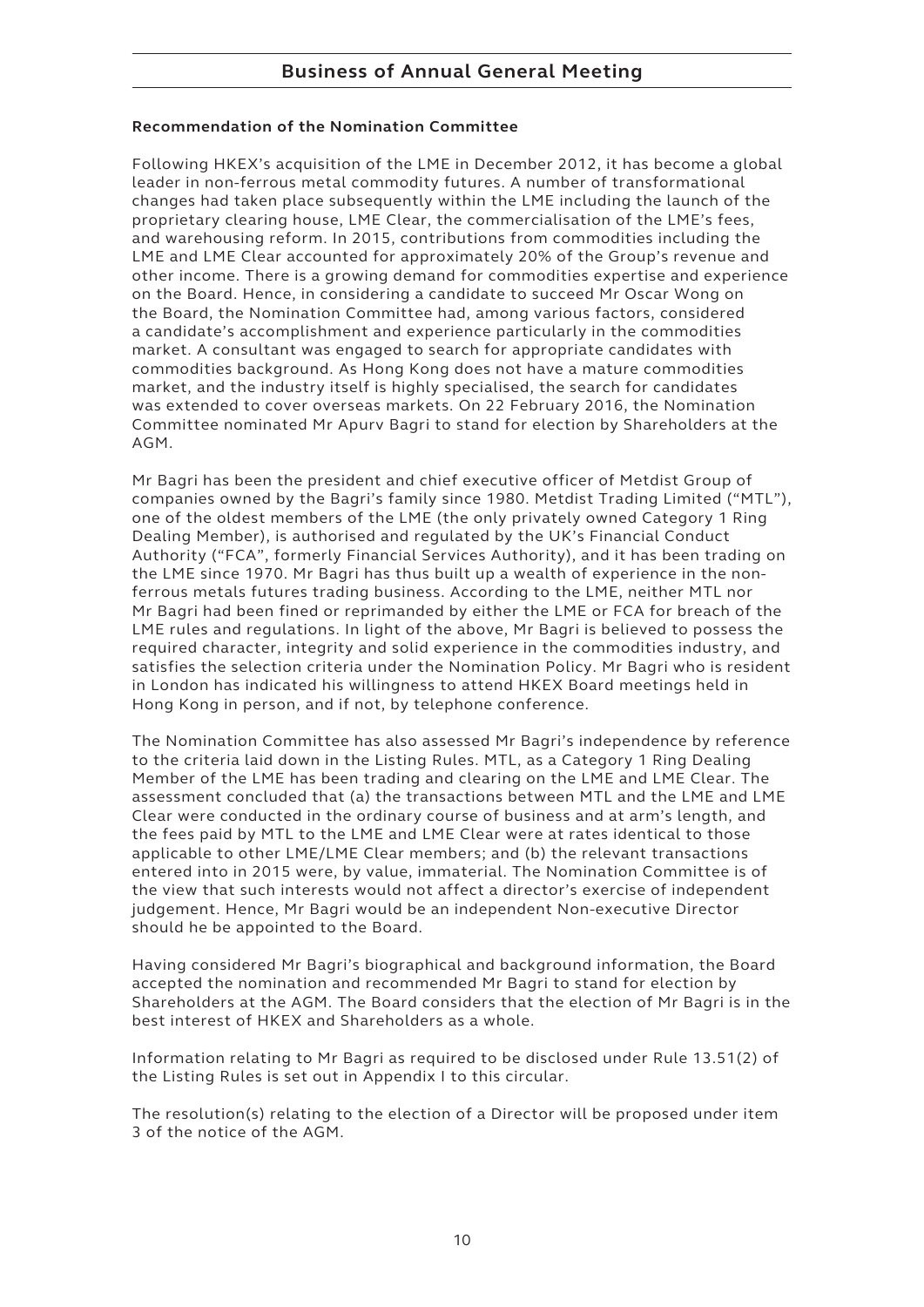# **Business of Annual General Meeting**

Shareholders may, if thought fit, nominate other candidates to stand for election as a Director at the AGM. If there are more than one candidate standing for election as a Director at the AGM, Shareholders will be invited to vote on each resolution proposed for a candidate. Matters in relation to nomination by Shareholders, and a sample of resolution for determining which candidate to be elected where there are more than one candidate standing for election at the AGM are set out in Appendix I to this circular.

#### **RESOLUTION 4 – RE-APPOINTMENT OF AUDITOR AND SETTING OF AUDITOR'S REMUNERATION**

For the year ended 31 December 2015, the external auditor's fees were approximately \$21 million (2014: \$17 million), of which about \$13 million (2014: \$12 million) was for audit services.

Besides approving their remuneration, the Audit Committee also reviewed the work of PwC, the external auditor, and was satisfied with its independence, objectivity, and the effectiveness of the audit process. The Audit Committee recommended the re-appointment of PwC which has expressed its willingness to continue in office for the ensuing year.

The resolution under item 4 of the notice of the AGM is the proposed re-appointment of PwC as the auditor and authorising the Directors to fix the auditor's remuneration.

#### **RESOLUTION 5 – GENERAL MANDATE TO BUY BACK SHARES**

Given the general mandate to buy back Shares granted by Shareholders at the last annual general meeting will lapse at the conclusion of the AGM, an ordinary resolution will be proposed at the AGM to grant to the Directors a general mandate to buy back Shares up to an aggregate number of Shares not exceeding 10% of the number of issued Shares at the date of the passing of the relevant resolution (subject to adjustment in the case of any conversion of any or all of the Shares into a larger or smaller number of Shares in accordance with section 170(2)(e) of the Companies Ordinance after the passing of the relevant resolution) ("Buy-back Mandate").

An explanatory statement, as required by the Listing Rules in connection with the Buy-back Mandate and also constituting the memorandum required under section 239(2) of the Companies Ordinance, is set out in Appendix II to this circular, which contains the information reasonably necessary to enable Shareholders to make an informed decision on whether or not to support the proposed resolution.

The Buy-back Mandate to be sought from Shareholders is in compliance with the Companies Ordinance and the Listing Rules.

Details of the proposed resolution on the Buy-back Mandate are set out in Resolution 5 of the notice of the AGM.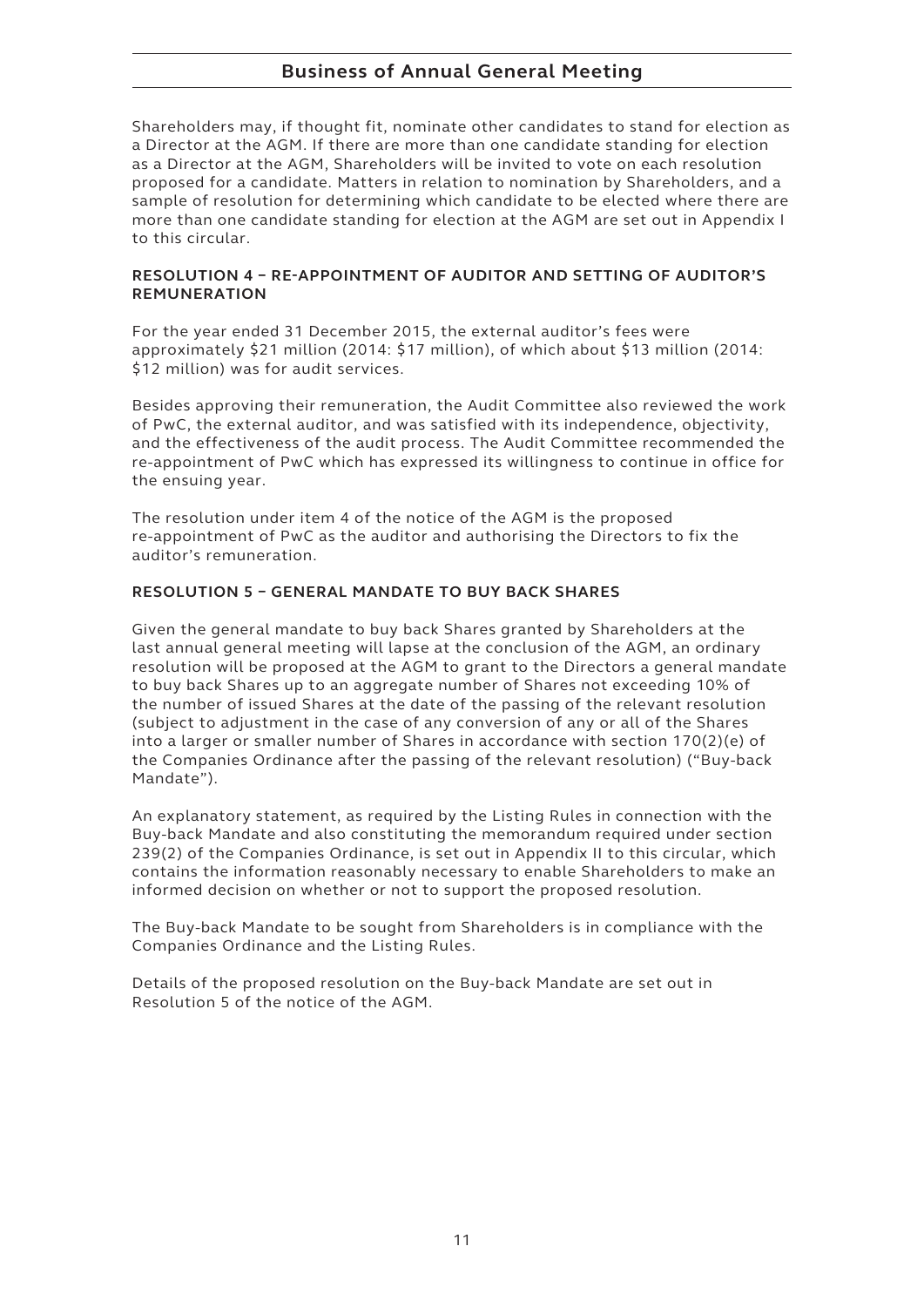#### **RESOLUTION 6 – GENERAL MANDATE TO ISSUE SHARES**

Under sections 140 and 141 of the Companies Ordinance, directors of a company shall not, without shareholders' prior approval, exercise any power to allot shares in the company or to grant rights to subscribe for, or to convert any security into, shares in the company, unless the offer is made to all shareholders in proportion to their shareholdings or a general issue mandate has been approved by shareholders. Given the general mandate to issue Shares granted by Shareholders at the last annual general meeting will lapse at the conclusion of the AGM, it is proposed to renew the mandate at the AGM.

As explained in Resolution 2 above, the Directors propose to offer Shareholders the right to receive their dividends in the form of Shares instead of cash. The proposed general mandate given to Directors to issue and allot Shares as set out in Resolution 6 would, among other things, give Directors greater flexibility to exclude any Shareholders from the Scrip Dividend Scheme where it would be necessary or expedient to do so on account of either: (i) the legal restrictions under the laws of the relevant place; or (ii) the requirements of the relevant regulatory body or stock exchange in that place.

The proposed mandate size is limited to, and does not exceed, 10% of the number of issued Shares (other than in respect of an Excluded Issue as defined in Resolution 6) at the date of passing the relevant resolution (subject to adjustment in the case of any conversion of any or all of the Shares into a larger or smaller number of Shares in accordance with section 170(2)(e) of the Companies Ordinance after the passing of the relevant resolution) ("Issue Mandate"). Any Shares to be allotted and issued (other than in respect of an Excluded Issue as defined in Resolution 6), whether for cash or otherwise, under the authority granted by the proposed Issue Mandate shall not be at a discount of more than 10% to the "benchmarked price" (as described in Rule 13.36(5) of the Listing Rules).

The purpose of the proposed Issue Mandate is to give the Directors flexibility to issue and allot Shares pursuant to (i) the Scrip Dividend Scheme and (ii) any capital raising need that may arise from time to time where the Directors believe it is in the best interests of Shareholders to do so.

HKEX has always believed in maintaining a strong balance sheet and maximum strategic flexibility bearing in mind the volatile market place and rapidly changing landscape in which it operates. It is the intention of the Board to keep the proposed Issue Mandate on a long-term basis to give HKEX the financial flexibility which it needs to grow its business and maximise shareholder value.

Details of the proposed resolution on the Issue Mandate are set out in Resolution 6 of the notice of the AGM.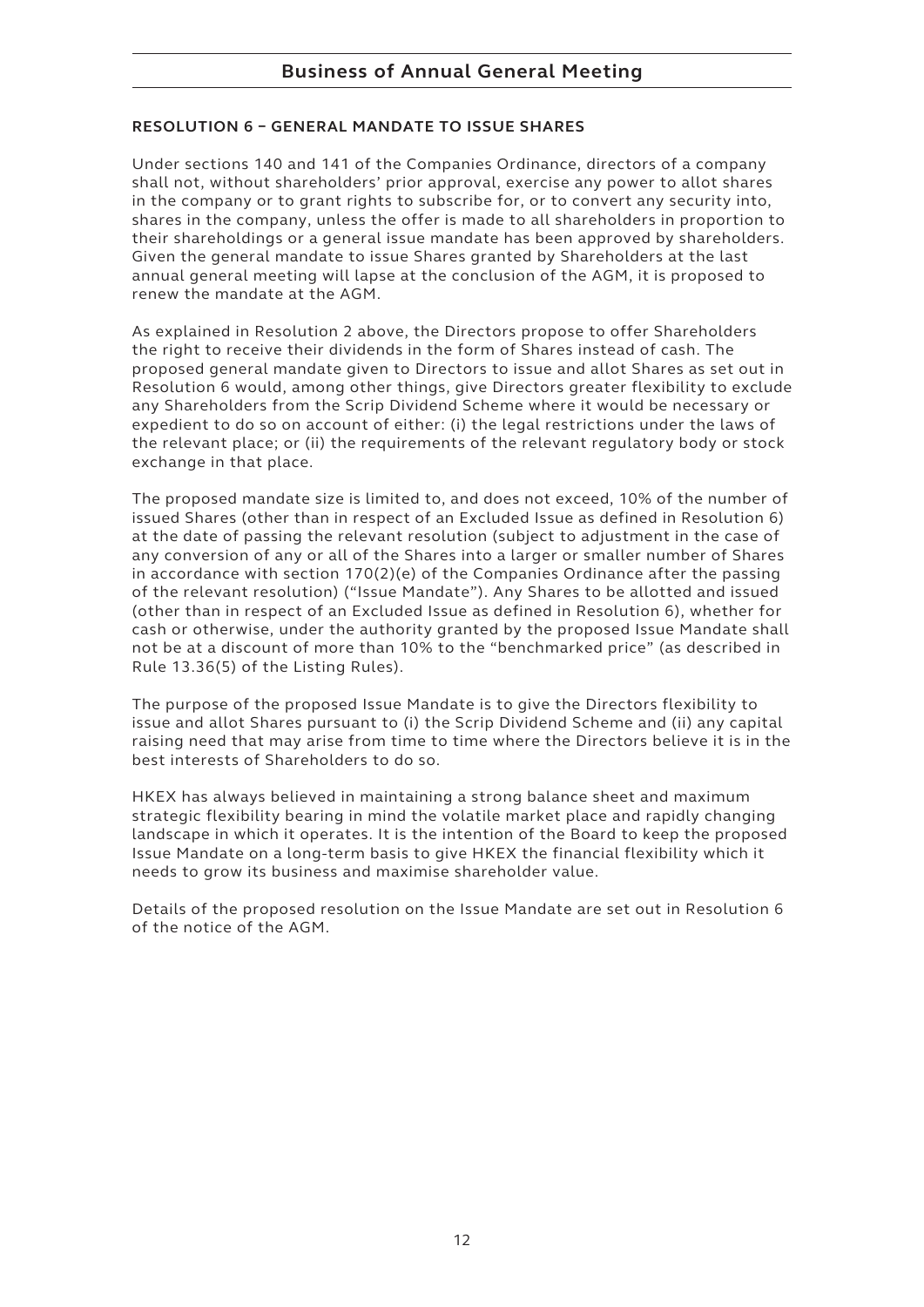**(\$)**

### **PARTICULARS OF THE CANDIDATE**

Information relating to Mr Apurv Bagri, the candidate standing for election as a Director at the AGM, is set out below:

#### **Mr Apurv BAGRI** (aged 56)

| Positions held with the Group • Nil |                                                                                                                                                                                                                                                                                                                                          |
|-------------------------------------|------------------------------------------------------------------------------------------------------------------------------------------------------------------------------------------------------------------------------------------------------------------------------------------------------------------------------------------|
| Other major offices                 | • International Wrought Copper Council<br>- director $(2013-)$<br>• Metdist Group of Companies, London - president and<br>chief executive officer (1980~)                                                                                                                                                                                |
| Public service                      | • Crown Estate Paving Commission, England –<br>commissioner (1996~)<br>• Dubai Financial Services Authority - director<br>$(2004-)$<br>• Higher Education Funding Council for England -<br>board member (2014~)<br>• London Business School – chairman of governing body<br>$(2014-)$<br>• Royal Parks Board, England - chairman (2008~) |
| Qualifications                      | • Bachelor of Science in Business Administration<br>(Cass Business School, City University London, UK)<br>• Doctor of Science (Honoris Cause) (City University<br>London, UK)                                                                                                                                                            |

As at the Latest Practicable Date, Mr Bagri declared that he does not have any interests in the shares of HKEX within the meaning of Part XV of the SFO. He further declared that he does not have any relationship with any Directors, senior management, substantial shareholders or controlling shareholders (as defined in the Listing Rules) of the Company.

Mr Bagri does not have any service contract with any member company of the Group. Mr Bagri, if elected, will be appointed as a Director with effect from the conclusion of the AGM for a term of not more than approximately 3 years expiring at the conclusion of the Company's annual general meeting to be held in 2019.

The current remuneration of Non-executive Directors for their service on the Board and, where applicable, on certain of its committees is set out below.

|                                                     | (Ş)       |
|-----------------------------------------------------|-----------|
| The Board                                           |           |
| – Chairman                                          | 2,100,000 |
| – Other member                                      | 700,000   |
| Audit Committee                                     |           |
| – Chairman                                          | 200,000   |
| - Other member                                      | 120,000   |
| - Attendance fee per meeting                        | 3,000     |
| Executive Committee, Investment Advisory Committee, |           |
| Remuneration Committee and Risk Committee           |           |
| – Chairman                                          | 180,000   |
| - Other member                                      | 120,000   |
| – Attendance fee per meeting                        | 3.000     |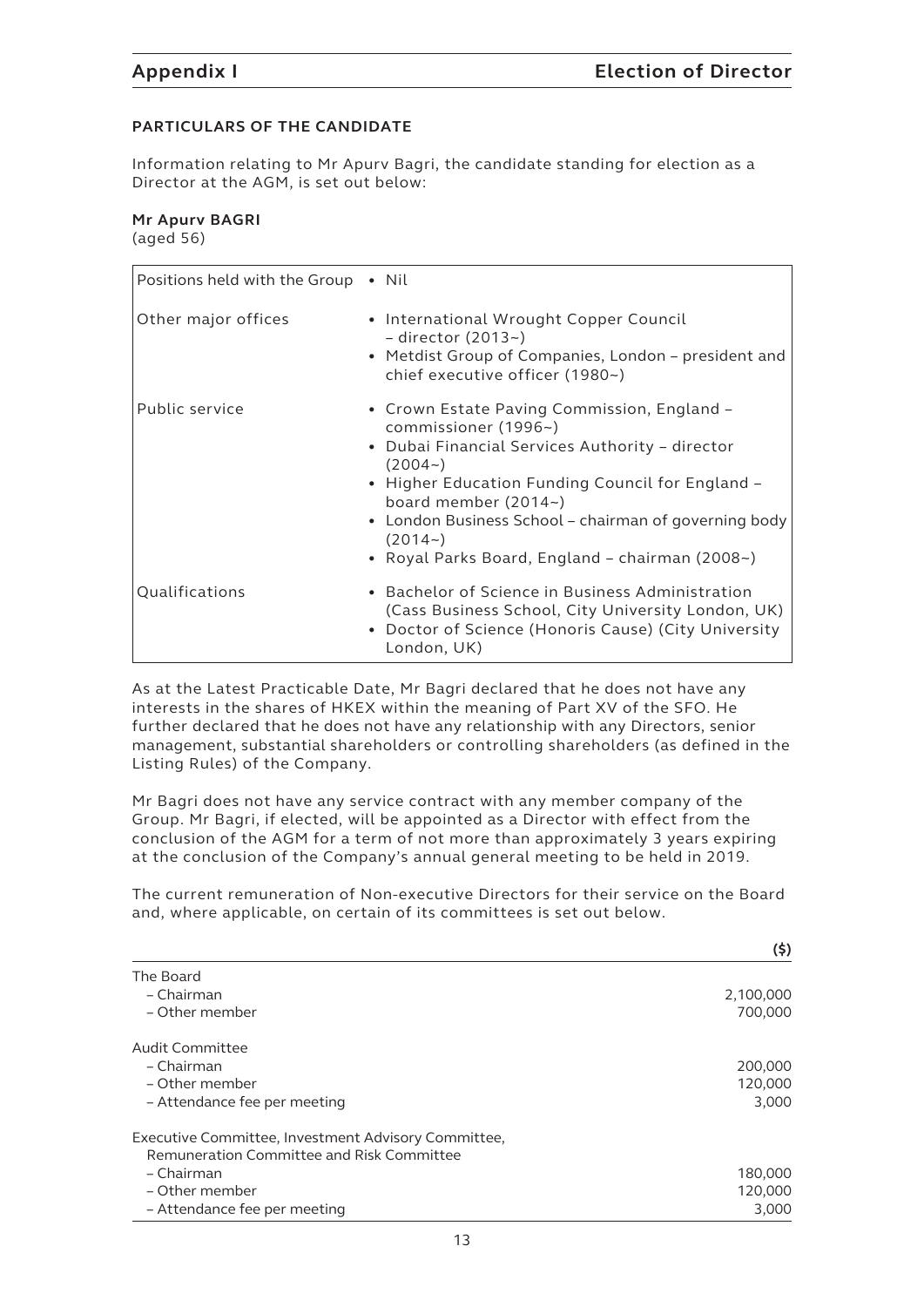The remuneration is payable to Non-executive Directors for services rendered by each of them for the period between the conclusion of each annual general meeting and the conclusion of the annual general meeting to be held in the immediately following year until Shareholders otherwise determine, provided that such remuneration be payable in proportion to the period of service in the case of a Non-executive Director who has not served the entire period.

Save for the information disclosed in this circular, Mr Bagri confirmed that there is no other information required to be disclosed pursuant to Rule 13.51(2) of the Listing Rules, and the Company is not aware of any other matters in relation to his standing for election as a Director that need to be brought to Shareholders' attention.

#### **NOMINATIONS BY SHAREHOLDERS**

#### **Nomination Period**

Shareholders are invited to elect a Director at the AGM to fill the vacancy available following the retirement of Mr Oscar Wong. The newly elected Director at the AGM will have a term of not more than approximately 3 years expiring at the conclusion of the Company's annual general meeting to be held in 2019.

Article 88(3) of the Articles of Association provides that no person (other than a Director retiring in accordance with the Articles of Association) shall be appointed or re-appointed as a Director at any general meeting unless:

- (a) he/she is recommended by the Directors; or
- (b) he/she is nominated by notice in writing by a member (other than the person to be proposed) entitled to attend and vote at the meeting, and such notice of nomination shall be given to the Company Secretary within the 7-day period commencing the day after the despatch of the notice of the meeting (or such other period, being a period of not less than 7 days, commencing no earlier than the day after the despatch of the notice of such meeting and ending no later than 7 days prior to the date appointed for such meeting, as may be determined by the Directors from time to time). The notice of nomination shall be accompanied by a notice signed by the proposed candidate indicating his/her willingness to be appointed or re-appointed.

If a Shareholder wishes to nominate a person to stand for election as a Director, the following documents must be validly served **no later than Wednesday, 30 March 2016** on the Company Secretary at the Company's registered office, namely (i) his/her notice of intention to propose a resolution at the AGM; and (ii) a notice executed by the nominated candidate of his/her willingness to be appointed together with (A) that candidate's information as required to be disclosed under Rule 13.51(2) of the Listing Rules and such other information, as set out in the below heading "Required information of the candidate(s) nominated by Shareholders", and (B) the candidate's written consent to the publication of his/her personal data. The relevant Shareholder(s) and the nominated candidate(s) are recommended to read the Personal Information Collection Statement set out on page 16.

Upon receiving a valid nomination, a supplemental circular containing information of the candidate(s) proposed by Shareholders will be despatched to Shareholders as soon as practicable on or about 8 April 2016.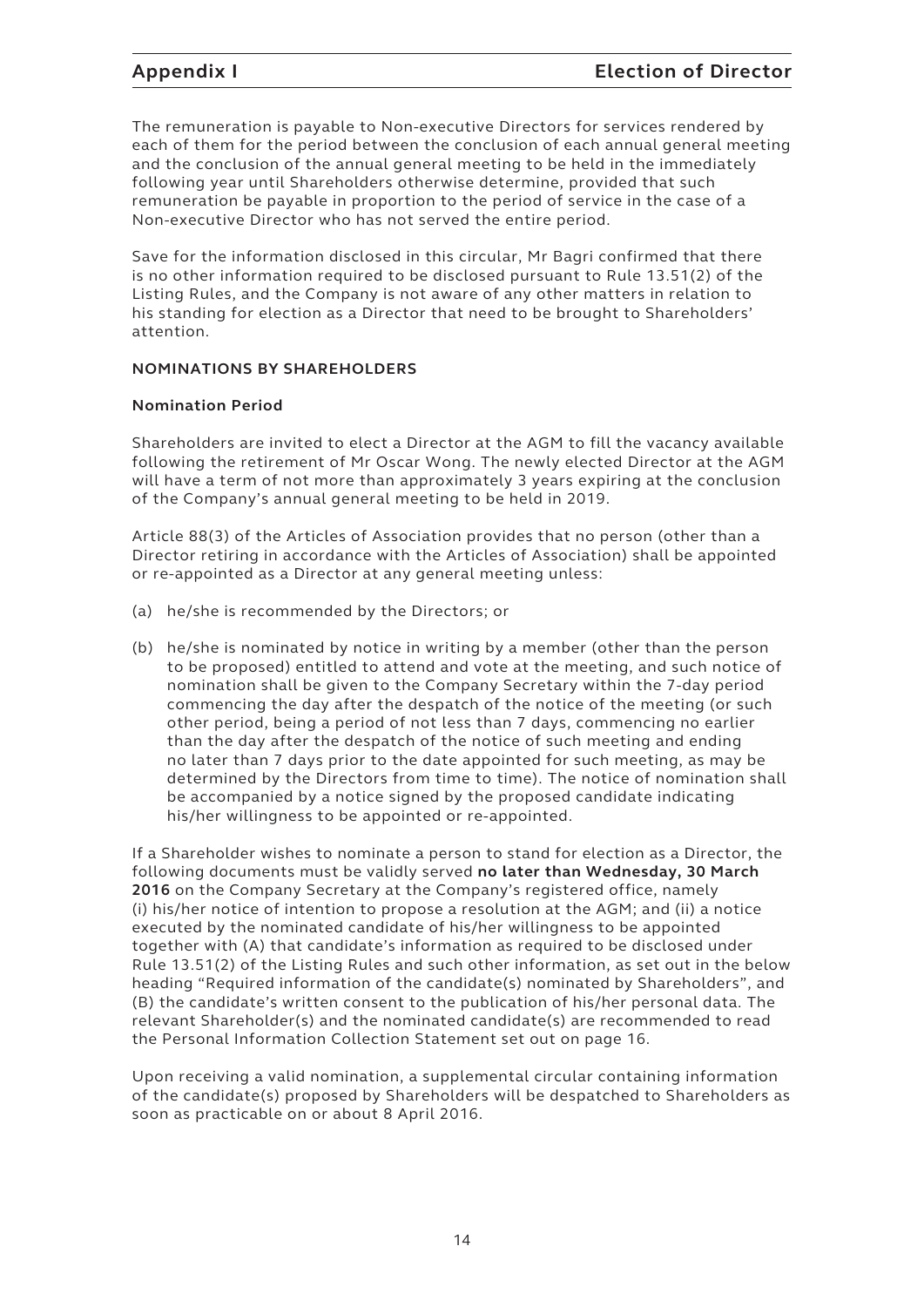#### **Required information of the candidate(s) nominated by Shareholders**

In order to enable Shareholders to make an informed decision on their election of Directors, the above described notice of intention to propose a resolution by a Shareholder should be accompanied by the following information of the nominated candidate(s):

- (a) full name and age;
- (b) positions held with HKEX and/or other members of the HKEX group of companies (if any);
- (c) experience including (i) directorships held in the past 3 years in public companies, the securities of which are listed on any securities market in Hong Kong and overseas, and (ii) other major appointments and professional qualifications;
- (d) current employment and such other information (which may include business experience and academic qualifications) of which Shareholders should be aware, pertaining to the ability or integrity of the candidate;
- (e) length or proposed length of service with HKEX;
- (f) relationships with any Directors, senior management, substantial shareholders or controlling shareholders (as defined in the Listing Rules) of HKEX, or an appropriate negative statement;
- (g) interests in Shares within the meaning of Part XV of the SFO, or an appropriate negative statement;
- (h) a declaration made by the nominated candidate in respect of the information required to be disclosed pursuant to Rule 13.51(2)(h) to (w) of the Listing Rules, or an appropriate negative statement to that effect where there is no information to be disclosed pursuant to any of such requirements nor any other matters relating to that nominated candidate's standing for election as a Director that should be brought to Shareholders' attention; and
- (i) contact details.

The Shareholder proposing the candidate will be required to read out aloud the proposed resolution, as set out under "Resolutions and Voting" below, at the AGM.

#### **RESOLUTIONS AND VOTING**

There will be a vacancy on the Board to be filled at the AGM following the retirement of Mr Oscar Wong. If there is more than one candidate standing for election at the AGM, each resolution proposing that a candidate be appointed as a Director will provide for a method to determine which candidate shall be elected as a Director as follows:

"**THAT** subject to the number of net votes cast in relation to this resolution (net votes being votes cast in favour minus votes cast against this resolution) being among the highest number of net votes cast on each of the resolutions for the appointment of a person as a director of the Company at the annual general meeting to be held on 28 April 2016 or on the date of its adjournment (where applicable) (the "2016 AGM"), [name of candidate] be and is hereby appointed as a director of the Company with effect from the conclusion of the 2016 AGM for a term of approximately 3 years expiring at the conclusion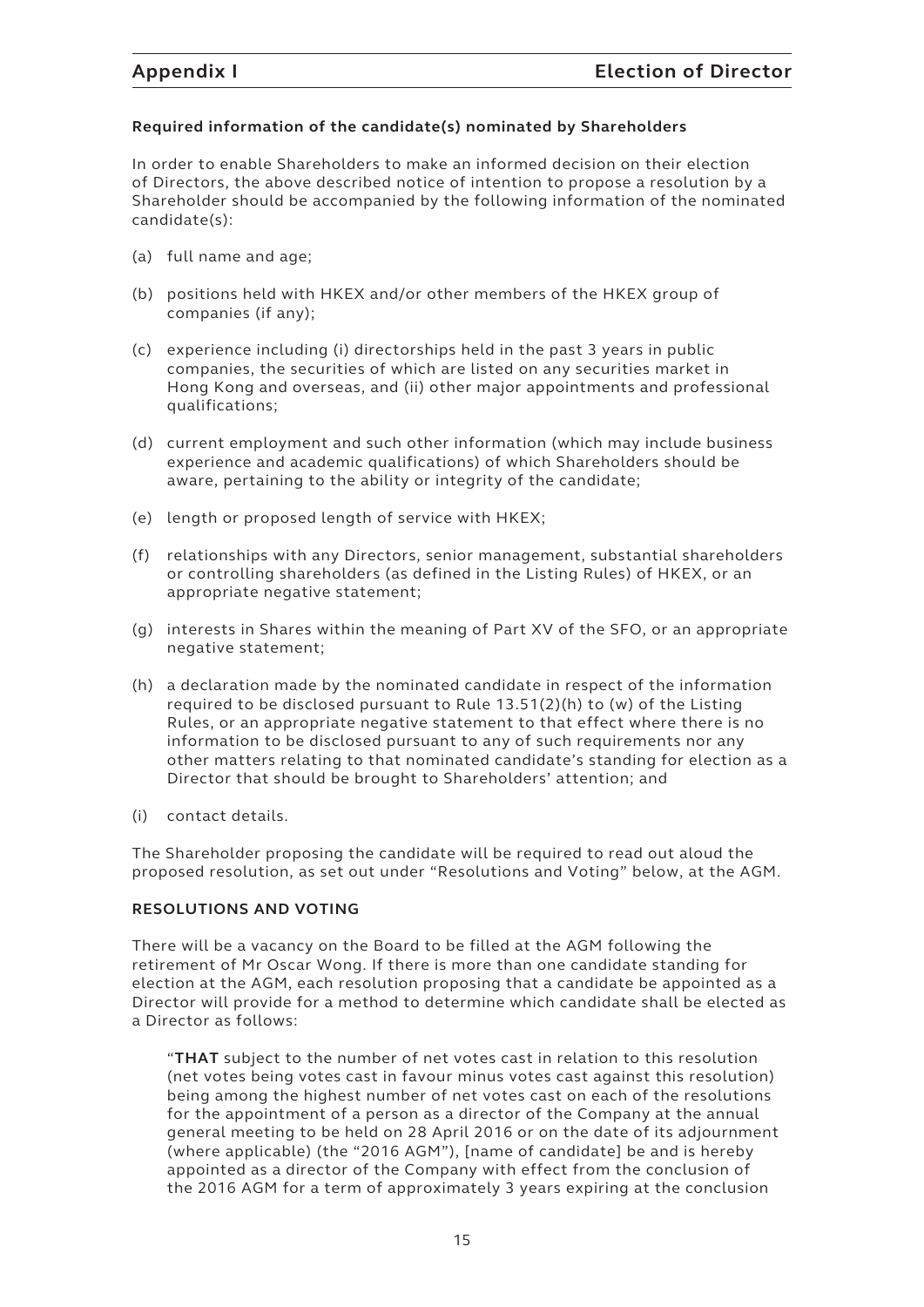of the Company's annual general meeting to be held in 2019, provided that if any 2 or more of such resolutions record the same number of net votes (the "Tied Resolutions"), the ranking of the Tied Resolutions from highest to lowest number of net votes shall be determined by the drawing of lots by the chairman of the meeting."

**If a resolution is passed (ie, it has been carried by the majority of the votes cast on it), the candidate who is the subject of that resolution will be eligible to be elected a Director. On the other hand, if a resolution is not passed, the candidate who is the subject of that resolution will not be eligible to be elected a Director. If there is no resolution passed by the majority of the votes cast, the Board may, pursuant to Article 90 of the Articles of Association, appoint any person to fill the relevant vacancy.**

**Assuming a resolution is passed by the majority of the votes cast on it, the candidate who is the subject of that resolution will be elected on the Board if the net votes cast in favour of his/her resolution is the top resolution passed in terms of net votes cast. Net votes cast are calculated by taking the votes cast in favour of a resolution and subtracting the votes cast against that resolution. In the event there is a tie in the net votes for 2 or more resolutions, the ranking of the Tied Resolutions from highest to lowest number of net votes cast shall be determined by the drawing of lots by the chairman of the meeting.**

**Therefore, if you wish to support a particular candidate, you should vote in favour of his/her resolution. If you do not wish to support a candidate, you may vote against his/her resolution or abstain from voting. If you abstain from voting, you should note that your votes will not be counted when calculating the net votes cast in respect of the resolution for such candidate that you do not wish to support.**

#### **PERSONAL INFORMATION COLLECTION STATEMENT**

"Personal Data" in these statements has the same meaning as "personal data" in the Personal Data (Privacy) Ordinance, Chapter 486 of the Laws of Hong Kong ("PDPO").

The supply of the nominated candidate's Personal Data to HKEX is on a voluntary basis. Failure to provide sufficient information, HKEX may not be able to process the Shareholder's nomination of a person to stand for election as a Director at the AGM.

The nominated candidate's Personal Data will be disclosed in a supplemental circular to be despatched to Shareholders and may be disclosed or transferred by HKEX to its subsidiaries, its regulators, and/or other companies or bodies for any of the stated purposes, and retained for such period as may be necessary for our verification and record purposes.

The nominated candidate has the right to request access to and/or correction of your Personal Data in accordance with the provisions of the PDPO. Any such request for access to and/or correction of the nominated candidate's Personal Data should be in writing to HKEX's Company Secretary at 12th Floor, One International Finance Centre, 1 Harbour View Street, Central, Hong Kong.

Please refer to HKEX's Privacy Policy Statement which is available on the HKEX website (www.hkex.com.hk) for further details.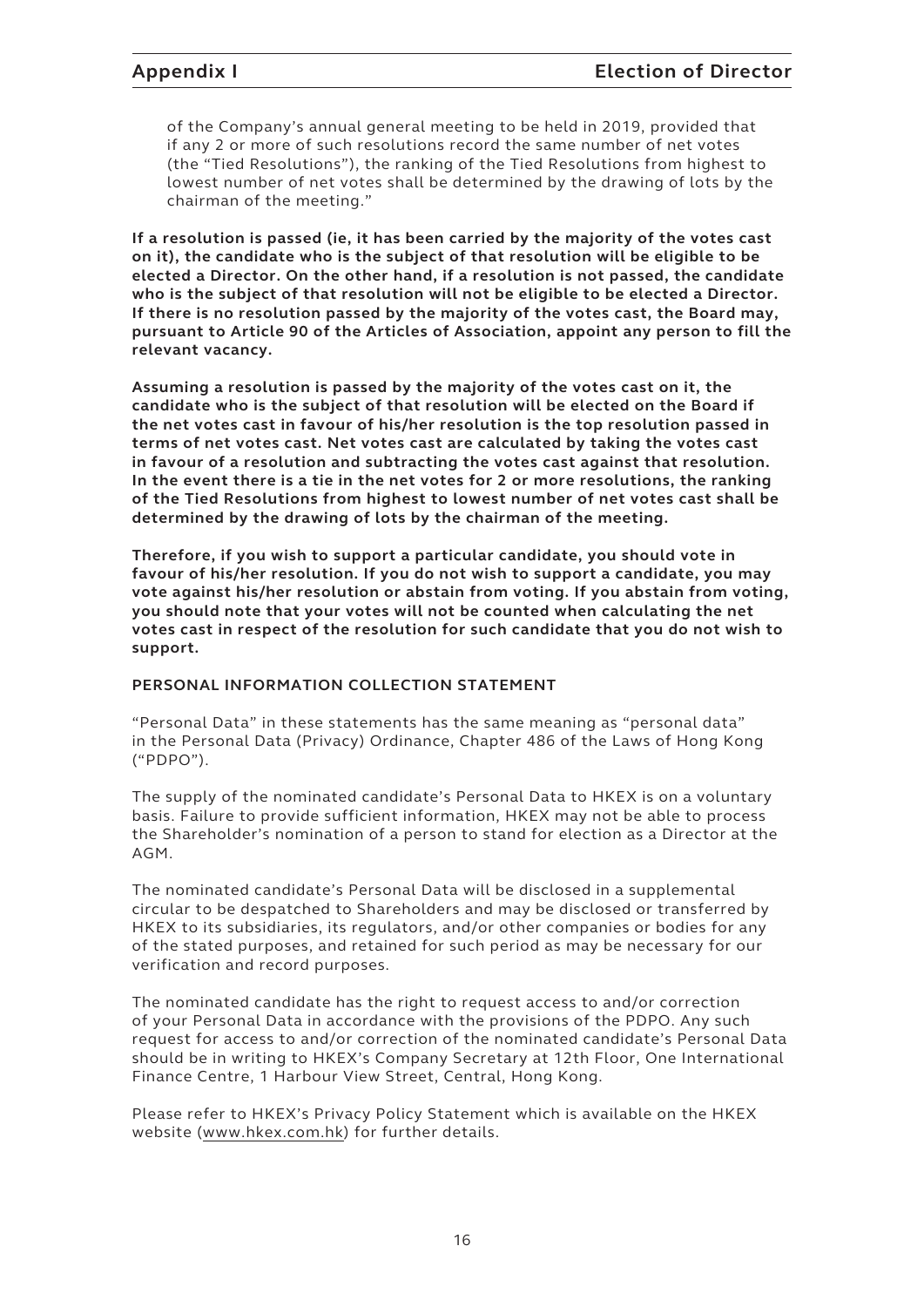This Appendix serves as an explanatory statement required to be sent to Shareholders under the Listing Rules in connection with the proposed Buy-back Mandate and also constitutes the memorandum required under section 239(2) of the Companies Ordinance.

#### **1. THE LISTING RULES**

The Listing Rules permit a company with a primary listing on the Stock Exchange to buy back its shares on the Stock Exchange subject to certain restrictions, the most important of which are summarised below:

#### **(a) Shareholders' approval**

The Listing Rules provide that all proposed share buy-backs by a company with a primary listing on the Stock Exchange must be approved in advance by an ordinary resolution, either by way of a general mandate or by specific approval of a particular transaction.

Such authority may only continue in force during the period from the passing of the resolution until the earlier of: (i) the conclusion of the next annual general meeting of the company; (ii) the expiry of the period within which the next annual general meeting of the company is required by law to be held; and (iii) the passing of an ordinary resolution by shareholders in general meeting of the company revoking or varying such mandate.

### **(b) Source of funds**

Share buy-backs must be funded out of funds legally available for such purpose. A listed company may not buy back its own shares on the Stock Exchange for a consideration other than cash or for settlement otherwise than in accordance with the trading rules of the Stock Exchange.

#### **(c) Trading restrictions**

The shares proposed to be bought back by a company must be fully paid up. A maximum of 10% of the number of issued shares of a company as at the date of resolution passed on the grant of a buy-back mandate may be bought back on the Stock Exchange. A company may not issue or announce an issue of new shares for a period of 30 days immediately following a buy-back (other than an issue of shares pursuant to an exercise of share options or similar instruments requiring the company to issue shares which were outstanding prior to such share buy-back) without the Stock Exchange's prior approval (or in the case of HKEX, the SFC). In addition, a company shall not buy back its own shares on the Stock Exchange if the purchase price is higher by 5% or more than the average closing market price for the 5 preceding trading days on which its shares were traded on the Stock Exchange. The Listing Rules also prohibit a company from buying back its own shares on the Stock Exchange if the buy-back would result in the number of that company's listed shares which are in the hands of the public falling below the relevant prescribed minimum percentage under the Listing Rules.

#### **(d) Status of shares bought back**

The Listing Rules provide that the listing of all shares bought back is automatically cancelled and that the certificates for those shares must be cancelled and destroyed.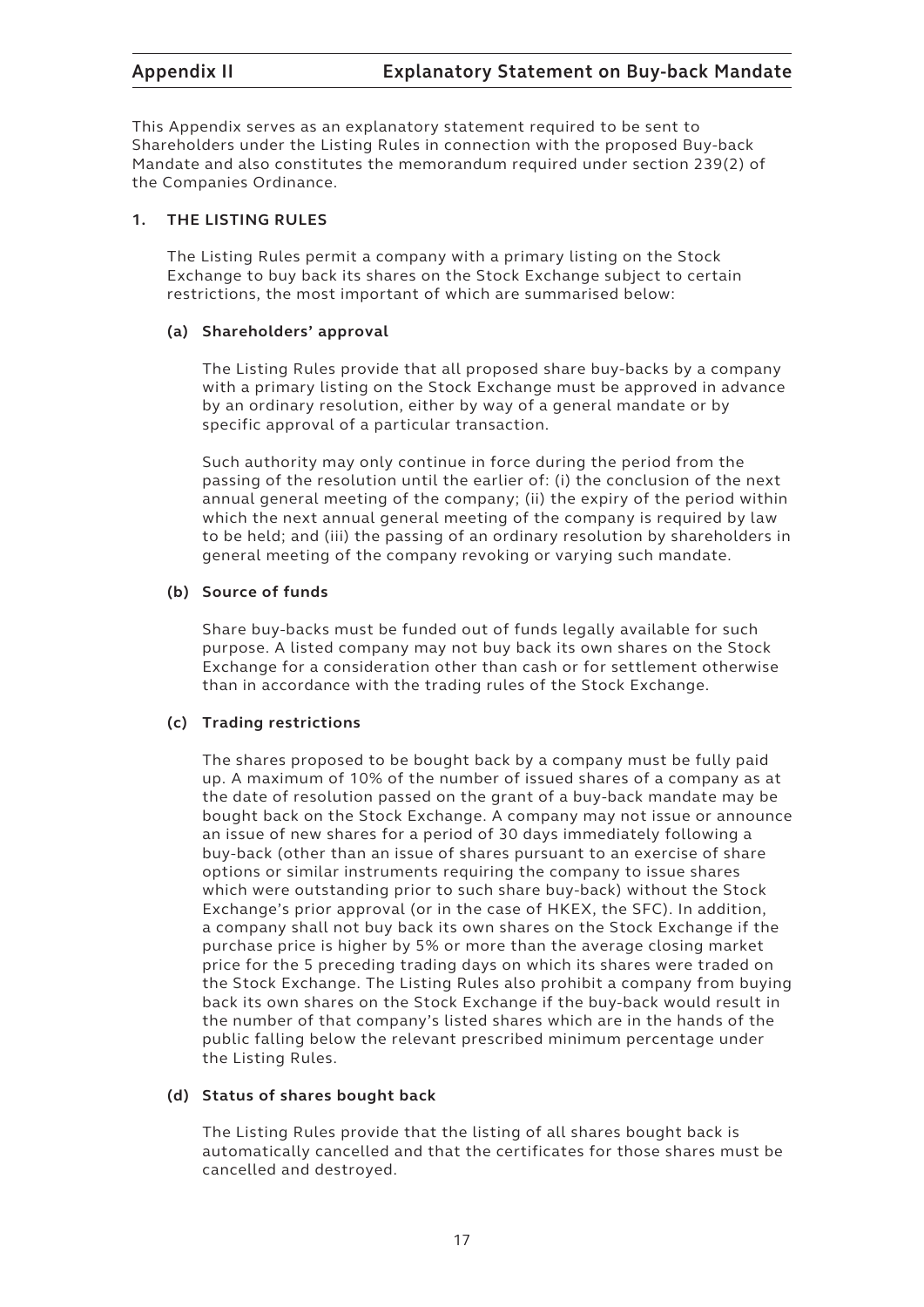#### **(e) Suspension of buy-backs**

The Listing Rules prohibit any share buy-backs at any time after inside information has come to a company's knowledge until the information is made publicly available. In particular, a company may not buy back its own shares on the Stock Exchange, unless the circumstances are exceptional, during the period of one month immediately preceding the earlier of (i) the date of the board meeting for the approval of the company's results for any year, half-year, quarterly or any other interim period and (ii) the deadline for the company to publish an announcement of its results for any year or half-year under the Listing Rules, or quarterly or any other interim period, and ending on the date of the results announcement. In addition, the Stock Exchange (or in the case of HKEX, the SFC) reserves the right to prohibit a company from buying back its own shares on the Stock Exchange if the Stock Exchange considers that the company has committed a breach of the Listing Rules.

#### **(f) Reporting requirements**

Under the Listing Rules, information on share buy-backs on the Stock Exchange or otherwise must be submitted for publication to the Stock Exchange by not later than 8:30 am on the following business day. In addition, a company's annual report is required to disclose details regarding buy-backs made during the year including the number of shares bought back each month, the buy-back price for each such shares or the highest and lowest price paid for each buy-back where relevant, and the aggregate price paid for such buy-backs and the reasons of the directors of the company for making such buy-backs.

A company shall procure that any broker appointed by the company to effect the share buy-backs shall disclose to the Stock Exchange (or in the case of HKEX, the SFC) such information with respect to buy-backs made on behalf of that company as the Stock Exchange (or in the case of HKEX, the SFC) may request.

#### **(g) Connected parties**

The Listing Rules prohibit a company from knowingly buying back shares on the Stock Exchange from a "core connected person", that is, a director, chief executive or substantial shareholder of the company or any of its subsidiaries or their respective close associates (as defined in the Listing Rules) and a core connected person is prohibited from knowingly selling his shares in the company back to the company. No core connected person (as defined in the Listing Rules) has notified HKEX that he has a present intention to sell Shares to HKEX, or has undertaken not to do so, if the Buy-back Mandate is exercised.

#### **2. SHARE CAPITAL**

As at the Latest Practicable Date, the total number of Shares in issue was 1,208,536,325 Shares. Subject to the passing of the ordinary resolution approving the Buy-back Mandate and on the basis that no further Shares are issued or bought back following the Latest Practicable Date and up to the date of the AGM, exercise in full of the Buy-back Mandate could accordingly result in up to 120,853,632 Shares being bought back by HKEX during the period from the passing of the Buy-back Mandate at the AGM up to (i) the conclusion of the next annual general meeting of HKEX, (ii) the expiry of the period within which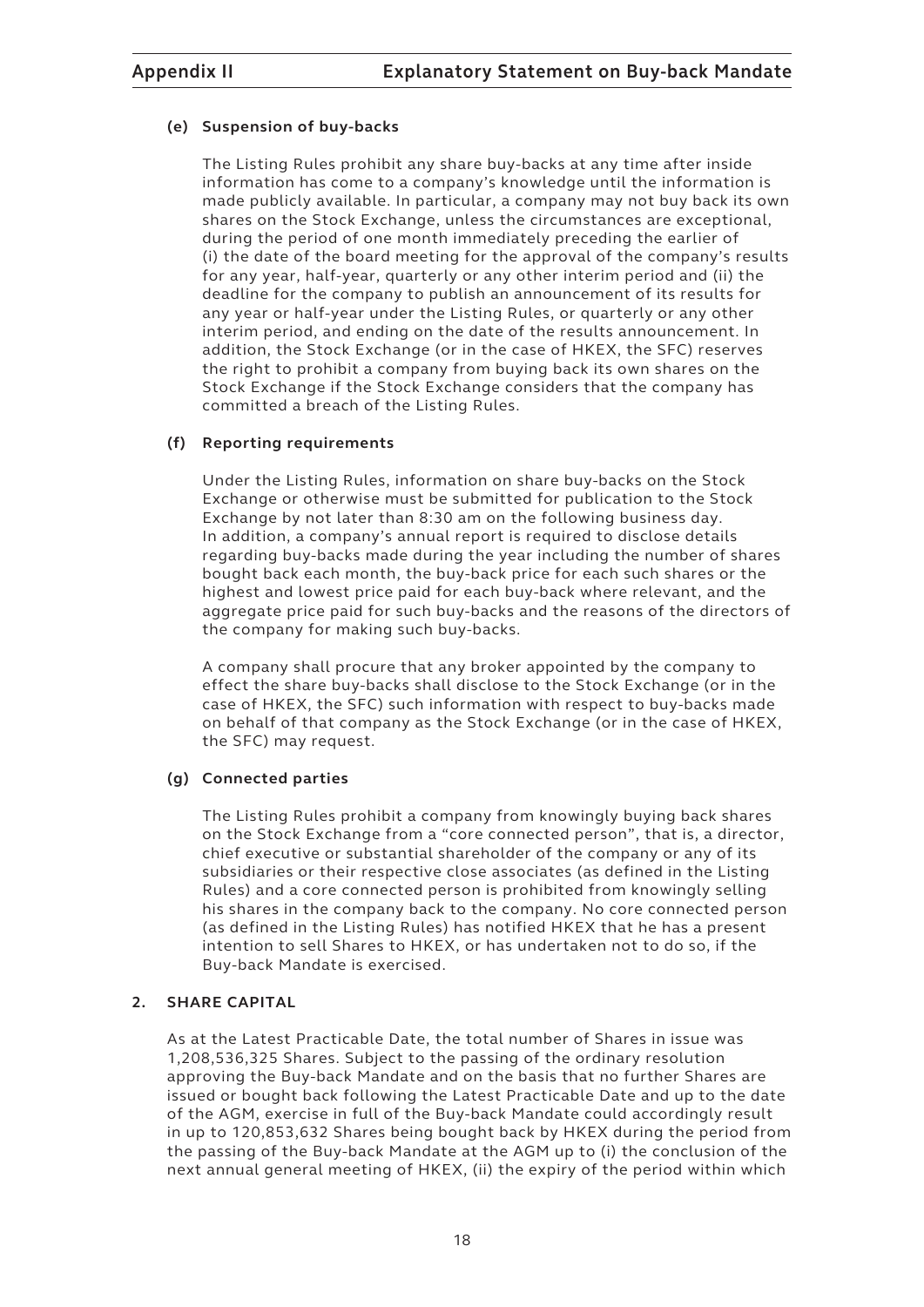the next annual general meeting of HKEX is required by law to be held, or (iii) the passing of an ordinary resolution by Shareholders in general meeting of HKEX revoking or varying the Buy-back Mandate, whichever occurs first.

#### **3. REASONS FOR BUY-BACKS**

The Board believes that it is in the best interests of HKEX and its Shareholders to have a general authority from Shareholders to enable HKEX to buy back Shares in the market. Such buy-backs may, depending on market conditions and funding arrangements at the time, lead to an enhancement of HKEX's net asset value and/or its earnings per Share and will only be made when the Board believes that such buy-backs will benefit HKEX and its Shareholders as a whole.

#### **4. FUNDING OF BUY-BACKS**

In buying back Shares, HKEX may only apply funds legally available for such buy-back in accordance with its Articles of Association, the laws of Hong Kong and the Listing Rules. Share buy-backs pursuant to the Buy-back Mandate will be made out of internal funds legally permitted to be utilised in this connection, including the funds otherwise available for dividend or distribution or the proceeds of a fresh issue of shares made for such purpose.

There might be a material adverse effect on the working capital or gearing position of the HKEX group of companies, as compared with the position disclosed in the audited financial statements contained in the 2015 Annual Report, in the event that the Buy-back Mandate is exercised in full at any time. However, the Board does not propose to exercise the Buy-back Mandate to such an extent as would, in the circumstances, have a material adverse effect on the working capital requirements of the HKEX group of companies or its gearing levels which, in the opinion of the Board, are from time to time appropriate for HKEX.

### **5. GENERAL**

None of the Directors nor, to the best of their knowledge, having made all reasonable enquiries, their respective close associates (as defined in the Listing Rules), have any present intention, if the Buy-back Mandate is granted by Shareholders, to sell any Shares to HKEX.

The Board has undertaken to the SFC that, so far as the same may be applicable, it will exercise the Buy-back Mandate only in accordance with the Listing Rules and the applicable laws of Hong Kong.

If as a result of a buy-back of Shares, a Shareholder's proportionate interest in the voting rights of HKEX increases, such increase will be treated as an acquisition of voting rights for the purposes of the Takeovers Code. Accordingly, a Shareholder or a group of Shareholders acting in concert (within the meaning under the Takeovers Code), depending on the level of increase in the Shareholders' interest, could obtain or consolidate control of HKEX and thereby become obliged to make a mandatory offer in accordance with Rule 26 of the Takeovers Code. Save as aforesaid, the Board is not aware of any consequences which would arise under the Takeovers Code as a result of an exercise of the Buy-back Mandate.

### **6. SHARE BUY-BACKS MADE BY HKEX**

HKEX has not bought back any Shares during the 6 months prior to the Latest Practicable Date (whether on the Stock Exchange or otherwise).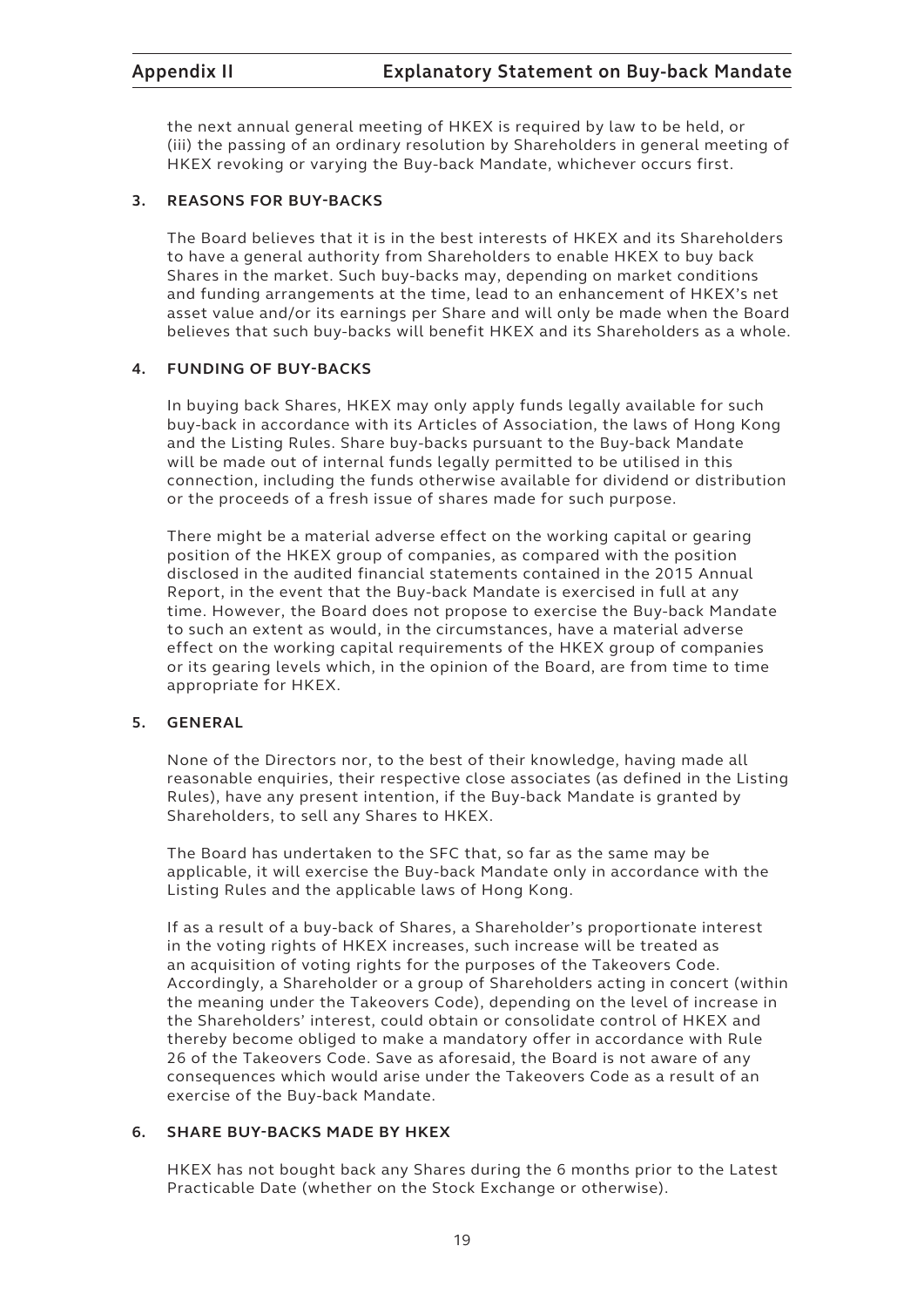#### **7. SHARE PRICES**

During each of the previous 12 months prior to the printing of this circular, the highest and lowest prices at which the Shares were traded on the Stock Exchange were as follows:

|                                                         | Share prices (per Share) |        |
|---------------------------------------------------------|--------------------------|--------|
|                                                         | <b>Highest</b>           | Lowest |
|                                                         | (5)                      | (5)    |
| 2015                                                    |                          |        |
|                                                         |                          |        |
| March                                                   | 199.2                    | 174.1  |
| April                                                   | 305.6                    | 189.9  |
| May                                                     | 311.4                    | 274.4  |
| June                                                    | 303.2                    | 263.4  |
| July                                                    | 276.0                    | 196.0  |
| August                                                  | 224.0                    | 174.0  |
| September                                               | 190.7                    | 174.3  |
| October                                                 | 210.8                    | 177.6  |
| November                                                | 219.4                    | 198.5  |
| December                                                | 209.0                    | 189.0  |
| 2016                                                    |                          |        |
| January                                                 | 198.7                    | 160.1  |
| February                                                | 174.9                    | 161.2  |
| March (up to and including the Latest Practicable Date) | 176.7                    | 167.0  |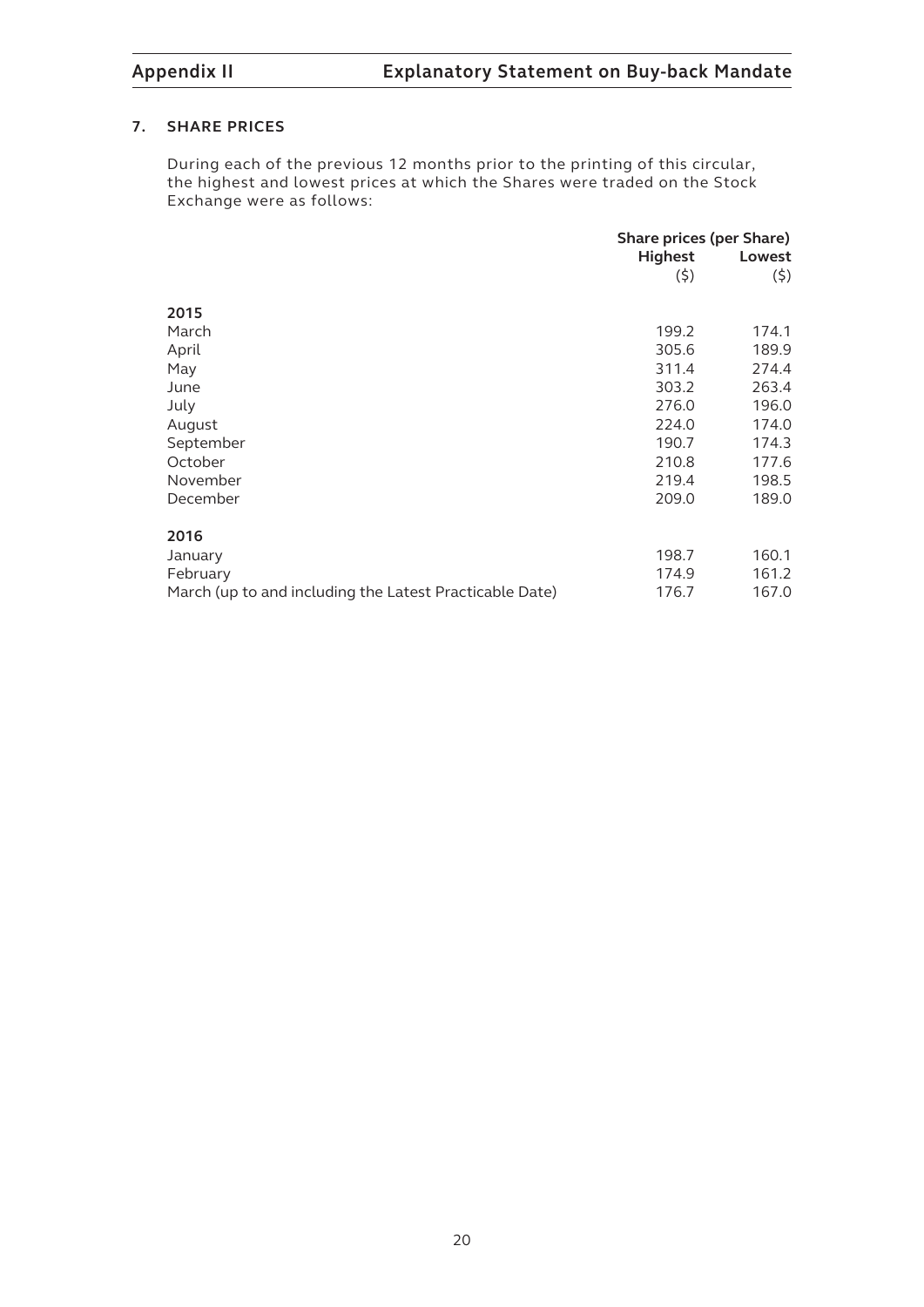#### **1. WHO IS ELIGIBLE TO ATTEND AND VOTE**

Shareholders whose names appeared on the register of members on 28 April 2016 (the date of the AGM) are eligible to attend, speak and vote at the AGM.

The register of members of HKEX will be closed and no transfer of Shares will be registered from Tuesday, 26 April 2016 to Thursday, 28 April 2016, both dates inclusive. In order to be eligible to attend, speak and vote at the AGM, all properly completed transfer forms accompanied by the relevant share certificates must be lodged for registration with HKEX's registrar, Hong Kong Registrars Limited, at Shops 1712-1716, 17th Floor, Hopewell Centre, 183 Queen's Road East, Wanchai, Hong Kong no later than 4:30 pm on Monday, 25 April 2016.

#### **2. HOW TO VOTE**

#### **Registered Shareholders**

(a) Attending in person

You are entitled to attend, speak and vote at the AGM in person or, in the case of a corporation, by its duly authorised representative. A corporation must have submitted a properly executed proxy form or corporate representative authorisation.

(b) By proxy

If you do not plan to attend the AGM, you may appoint the chairman of the AGM or a person of your choice, who needs not be a Shareholder, to attend, speak and vote on your behalf.

You may appoint more than one proxy to represent you provided that if more than one proxy is so appointed, the appointment shall specify the number of Shares in respect of which each such proxy is so appointed.

#### **Non-registered Shareholders**

If you are a non-registered Shareholder, i.e. your Shares are held through an intermediary (for example, a bank, a custodian or a securities broker) or registered in the name of your nominee, you will not receive a proxy form directly from HKEX, and you have to give instructions to your intermediary/ nominee to vote on your behalf. If you wish to attend, speak and vote at the AGM, you should seek an authorisation from your intermediary/nominee directly.

#### **3. PROXY APPOINTMENT**

#### **Form of proxy**

A form of proxy is enclosed with this circular or can be downloaded from the About HKEX (Investor Relations – Shareholder Meetings) section of the HKEX website (www.hkex.com.hk) and the HKEXnews website (www.hkexnews.hk). If you appoint more than one proxy, you must specify the number of Shares each proxy is appointed to represent.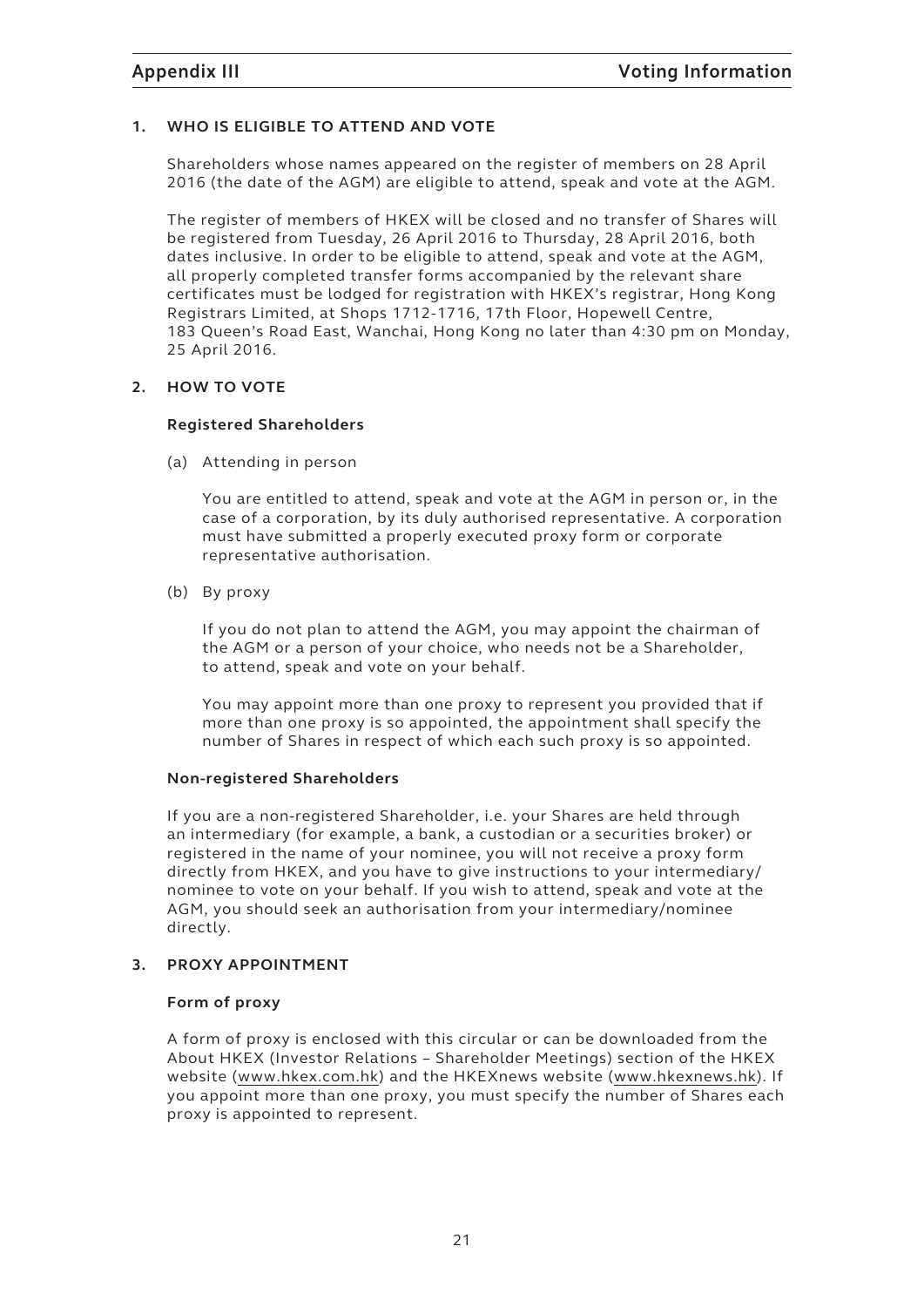### **Voting by proxies**

If you have properly completed and returned a proxy form, the person named in the proxy form will be authorised to attend the AGM and vote on your behalf. If you have clearly specified in the proxy form how you wish your votes to be cast, your proxy must cast your votes in accordance with your specified instructions. Otherwise, your proxy will be entitled to cast your votes at his/her discretion or to abstain from voting. Your proxy will also be entitled to cast your votes at his/her discretion or to abstain from voting on any other resolution properly put to the AGM.

In order to be valid, you are requested to complete the proxy form in accordance with the instructions printed on it and return the completed proxy form to HKEX's registrar at 17M Floor, Hopewell Centre, 183 Queen's Road East, Wanchai, Hong Kong as soon as possible so that it is received at least 48 hours (excluding any part of a day that is a public holiday) before the time appointed for the meeting or adjourned meeting (as the case may be) ("Closing Time"). For the avoidance of doubt, proxy form sent by facsimile or electronic means is not accepted. Submission of a proxy form shall not preclude you from attending the AGM or any adjourned meeting and voting in person should you so wish.

#### **4. HOW TO REVOKE A PROXY GIVEN**

#### **Registered Shareholders**

If you have returned a proxy form, you may revoke it by completing and signing a proxy form bearing a later date, and lodging it with HKEX's registrar. In order to be valid for voting purpose, this latter proxy form should be received by HKEX's registrar before the Closing Time.

You should also note that your proxy's authority to vote on a resolution is to be regarded as revoked if you attend in person at the AGM and vote on that particular resolution.

#### **Non-registered Shareholders**

If you are a non-registered Shareholder and wish to revoke an authorisation appointing a person to vote on your behalf, you should contact your intermediary or nominee directly to revoke your authorisation.

### **5. VOTING ARRANGEMENTS**

Pursuant to Rule 13.39(4) of the Listing Rules, all resolutions set out in the notice of the AGM will be decided by poll. The chairman of the AGM will demand, pursuant to Article 67(1)(a) of the Articles of Association, that all resolutions set out in the notice of the AGM be decided by poll.

Article 71 of the Articles of Association provides that on a poll, subject to any special rights or restrictions as to voting for the time being attached to any Shares and to the provisions of the Articles of Association and the Companies Ordinance, every Shareholder who, in case of an individual, is present in person or by proxy or, in the case of a corporation, is present by its duly authorised representative or proxy, shall have one vote for every Share of which he/she/it is the holder.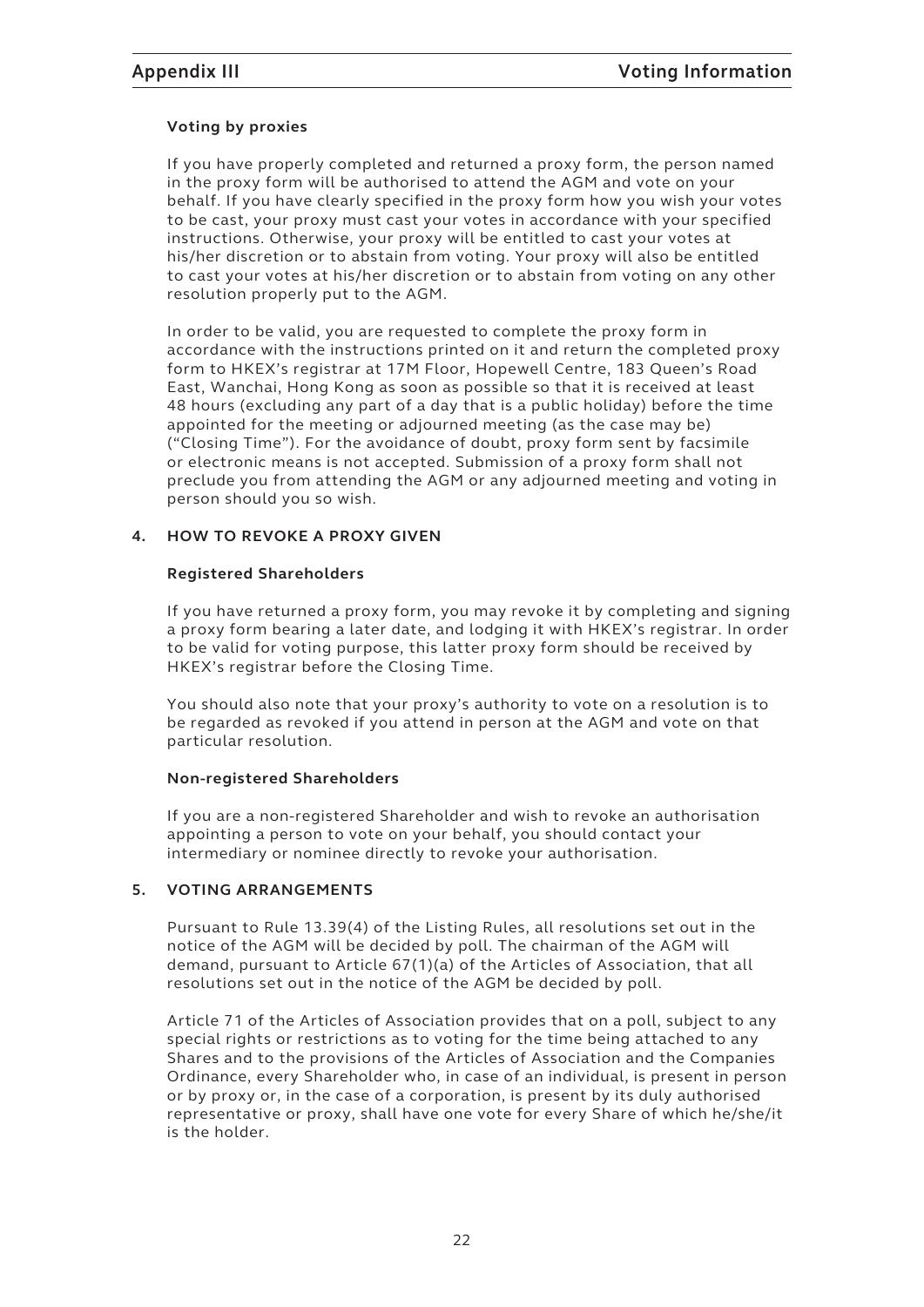Electronic voting system will be used at the AGM for enhancing efficiency and transparency in the vote counting process. On arrival, Shareholders (or their proxies) will be given a hand-held voting device together with a personalised smart card to be used for the electronic poll voting.

With an electronic voting system, votes will be recorded instantly with the results be displayed live on-screen. Instructions on how to use the voting device will be given before the AGM commences.

It is believed that in most cases, Shareholders (other than nominee companies) usually cast all their votes either in favour of a resolution or against a resolution. In the event that Shareholders who do not want to vote all of their Shares or want to split their votes cast on a resolution shall (a) upon arrival, express their intention to the staff at the registration counter if they attend in person at the AGM; or (b) clearly specify in the proxy form the number of votes cast on that particular resolution in the "FOR" and/or "AGAINST" box if a proxy is appointed to attend and vote in their stead. In any event, the total votes cast on a resolution must not exceed the entitled votes.

#### **6. POLL RESULTS**

After verified by the scrutineer, the poll results will be published on the HKEX website (www.hkex.com.hk) and HKEXnews website (www.hkexnews.hk).

#### **7. TYPHOON OR BLACK RAINSTORM WARNING ARRANGEMENTS**

If a Typhoon Signal No. 8 or above is hoisted or a Black Rainstorm Warning Signal is in force at or at any time after 12:00 noon on the date of the meeting, the meeting will be postponed or adjourned. HKEX will post an announcement on the HKEX website (www.hkex.com.hk) and HKEXnews website (www.hkexnews.hk) to notify shareholders of the date, time and place of the rescheduled meeting.

The meeting will be held as scheduled when an Amber or Red Rainstorm Warning Signal is in force. Shareholders should decide on their own whether they would attend the meeting under bad weather condition bearing in mind their own situation